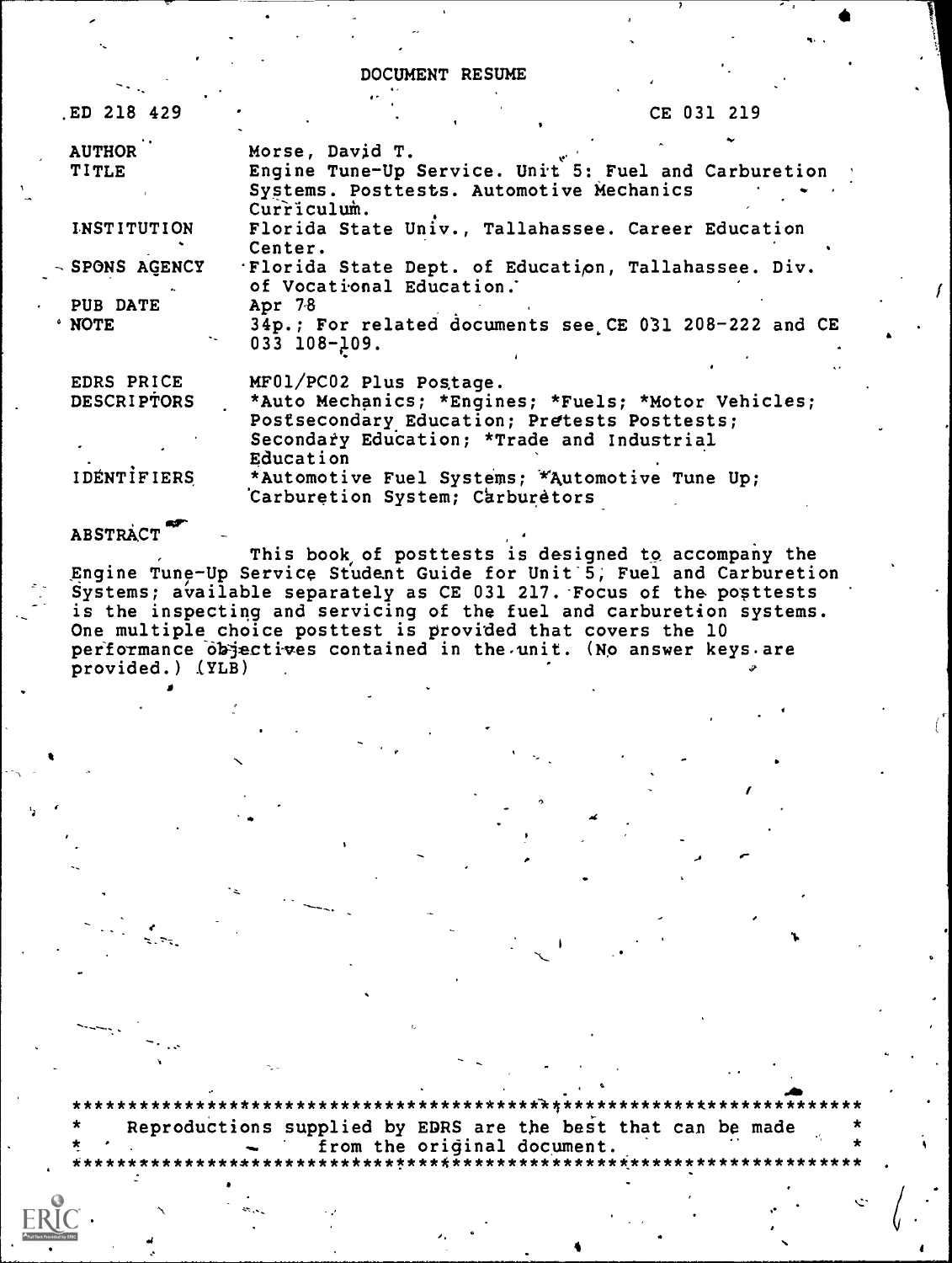Test-Development: Dayid T. Morse 'Content Review: Theodore R. May Editing: Marie Foster, Melissa M. Wheeler, Graphic Design: John S. Matlock Copyright: Marsha T. Paddock

 $\mathbf{r}$ 

 $\bullet$  and the set of  $\bullet$ 

V

 $3 \left( \frac{1}{2} \right)$ 

1

7

: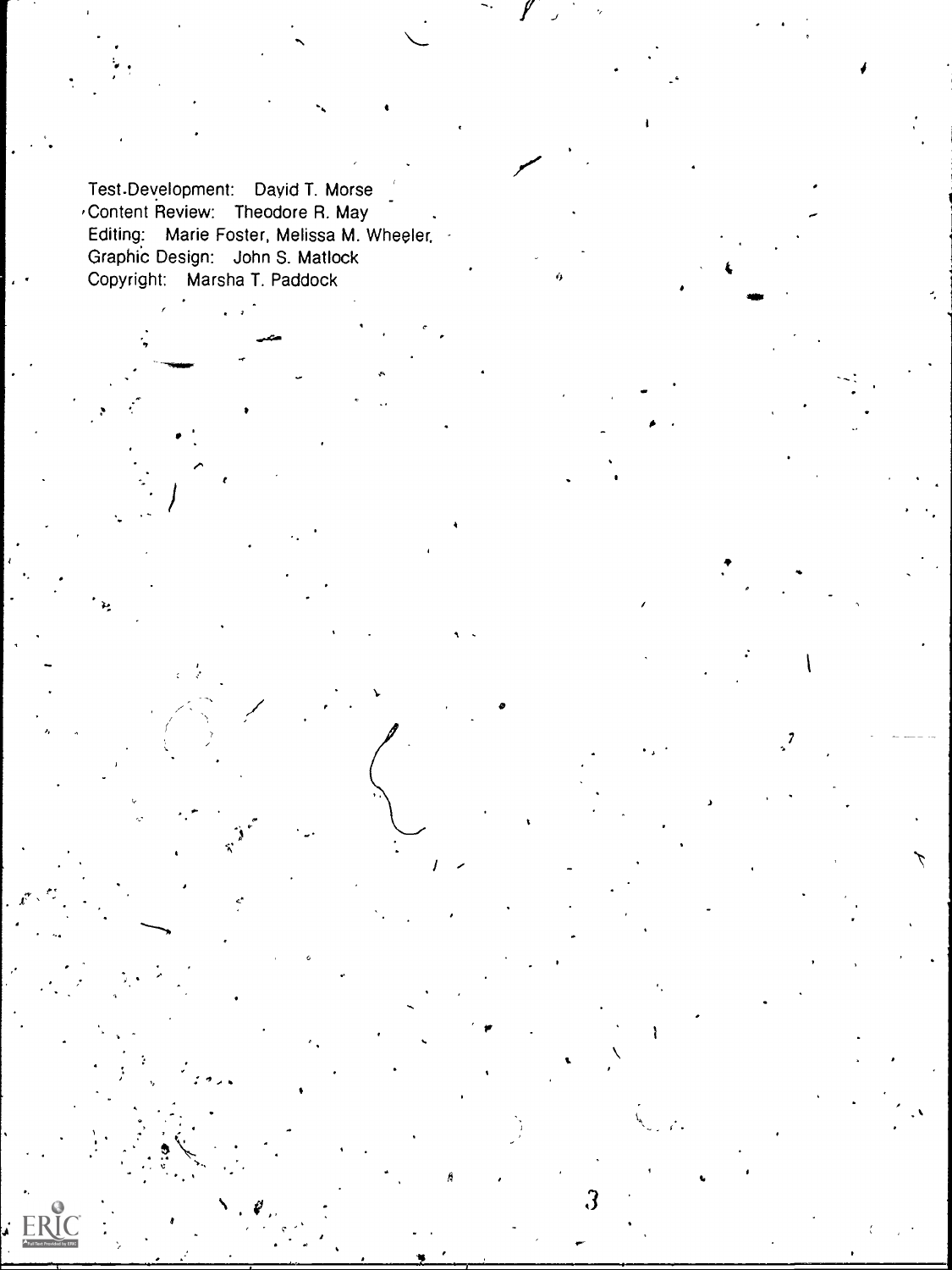## **POSTTEST Unit 5**

**Directions:** 

Read the first question carefully. After selecting your answer, record the answer on your answer sheet in the space provided.

Next, turn to the question listed in parentheses at the end of your answer. For example, if your choice says, go to #14, you would answer question 14 next.

Each time you answer a question, be sure to record on your answer sheet both the question number and the letter of your answer. Continue working through the test until you reach the end.

You will be jumping from question to question, and will not have to answer-more than 30 questions.

DO NOT MARK ON THIS TEST.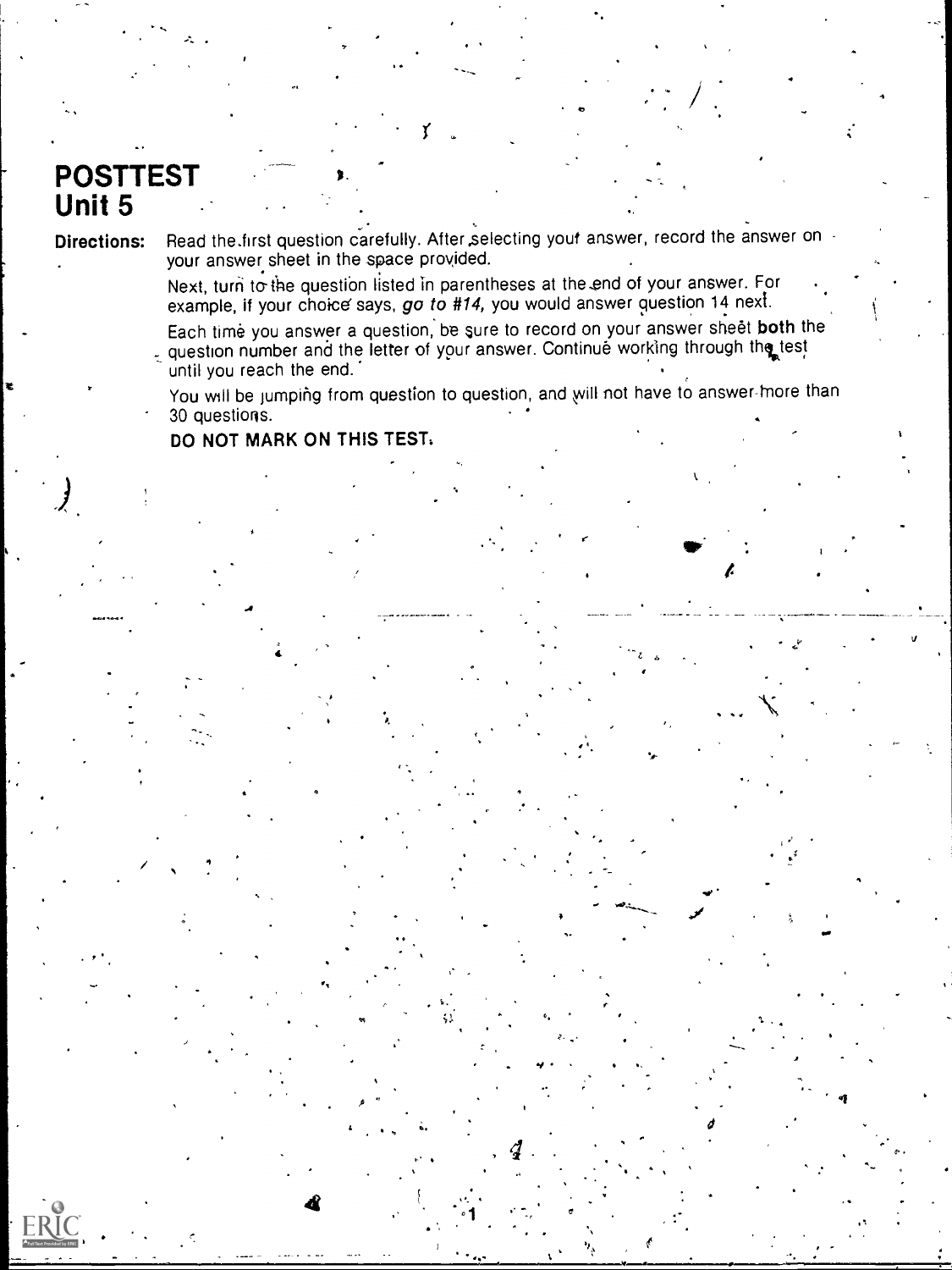Situation: You have just been hired as a mechanic at Miller's Auto Repair, an independent garage. For your first job, Mr. Miller has given you'a 1975 Ford LTD with a 460-cubic-inch V-8 [ engine equipped with electronic ignitjon. The owner of the vehicle has complained of poor acceleration, poor gas mileage, and frequent stalling.

 $t \sim \tau$ 

1. What should you do' first?

- a. Visually inspect the engine compartment (go to  $#50$ )
- b. Perform a fuel pump volume test (go to  $#59$ )
- c Crank the engine to hear bow if runs (go to  $#27$ )
- d. Hook up an engine analyzer (go to  $#56$ )
- e. Perform a spark intensity test at the coil (go to #13).
- $\cdot$  f. Replace the ignition points and condenser (go to #34)
- g. Replace the spark plugs (go to #31)
- h Perform a cylinder compression test (go to #70)

2. Float level specifications are as follows:

| FLOAT LEVEL: Primary valve | Auxiliary valve | $31/32$ inches<br>1/32 inches |  |
|----------------------------|-----------------|-------------------------------|--|
|                            |                 |                               |  |

These figures mean that

- a. The float drop should be 31/32 inches, and the float level should be 1/32 inches (go to #55)
- b. Only the float level on this carburetor is checked (go to  $#109$ )
- The float level is checked only once, at either valve (go to  $#109$ ).

3. This automobile is equipped with a catalytic converter What special precautions should you take when performing the compression test?

a. The exhaust header pipes should be disconnected from the exhaust manifolds (go to  $#16$ )

b. The fuel inlet line should be removed from the carburetor (go to  $#41$ )

- c. The engine-should not be cranked for more than 30 seconds for all 8 cylinders (go to  $#16$ )
- d No special precautions are required (go to #16)
- e The battery ground cable clamp should be removed (go to  $#55$ )

A 4. Can this condition be corrected without tearing down the engine?

- a. Yes (go to  $#55$ )
- b. No (go to #19)

Specified secondary resistance is 7,000-13,000 ohms.' Measured coil secondary resistance is 9,000 ohms. Now you should:'

2

 $\bar{\mathbf{5}}$ .

- a. Road-test the vehicle (go to  $#120$ )
- b. Replace the secondary wiring (go to #55)
- c. Replace the coil (go to #100)
- d. Recheck engine performance using the engine analyzer (go to  $#120$ )
- 6. After servicing the carburetor air cleaner, you should:
	- a. Hook up an engine analyzer to the engine (go to  $#56$ )
	- b. Crank the engine to hear how it runs (go to #27)
	- c. Perform a cylinder compression test (go to  $#70$ )
	- d. Replace the spark pidgs (go to  $#31$ )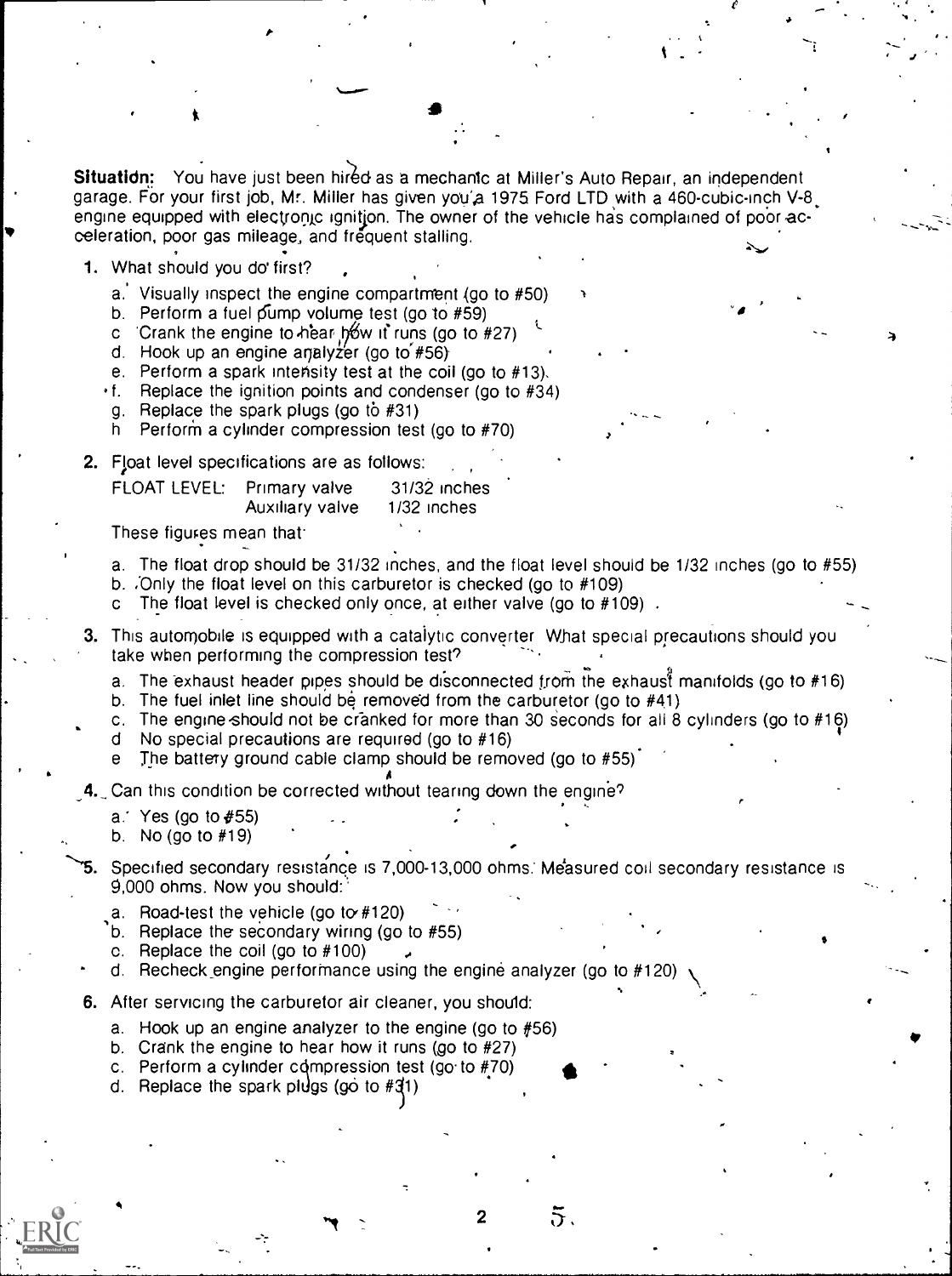What else should you check?

 $\mathcal{L}_{\mathbf{a}}$  and  $\mathcal{L}_{\mathbf{a}}$ 

 $\bullet$  .

<u>t</u>

- $\sim$ al  $\pm$ fie spark intensity at the coil (go to #63)
	- $-b.$  The spark plugs (go -to #31)
	- c.. The overall engine performance (go to  $#56$ )
	- d. The cylinder-compression (go to  $#70$ )
	- e. The ignition-condenser- $(90$  to  $#55)$
- 8. The fuel pump vacuum test, with a vacuum gauge-hooked up at the fuel pump inlet, results in the following steady reading:  $\sim$

#### You should now:

4

- a. Replace the flexible fuel line to the fuel pump (go to  $#33$ )
- b Test the entire fuel line from the fuel tank to the fuel pump (go to #69)
- c. Visually inspect the fuel line (go to #30)
- d. Replace the fuel pump (go to  $#75$ )

The fuel-pump volume test results were satisfactory. This means you should

- a. Replace the fuel pump (go to  $#19$ ):
- b. Adjust the carburetor idle speed and mixture to specifications (go to  $#19$ )
- c. Check for leaks in the fuel line (go to  $#19$ )
- d. Replace the fuel filter (go to  $#19$ ) -
- e. : Perform a fuel pump pressure test (go to  $#19$ )

## After making any necessary adjustments to the idle mixture, you should adjust the

- $a_i$  Dashpot setting (go to #72).
- b. Cold (fast) idle RPM (go to #72)
- $\epsilon$ . Hot (slow) idle RPM (go to #72)

### 1. The engine starts and then stalls.-It starts and stalls again Now it will not start at all You should: .

- a.. Adjust the carburetor idle speed and mixture (go to  $#86$ )
- b., .Perform a cylinder compression test (go. to #55)
- c. Overhaul the carburetor (go to  $#19$ )-
- d. Replace the fuel inlet filter cartridge (go to  $#53$ )
- Tell Mr. Miller that you cannot determine the problem (go to #120) ,
	- $\mathcal{E}$   $\mathcal{E}$   $\mathcal{E}$   $\mathcal{E}$   $\mathcal{E}$   $\mathcal{E}$   $\mathcal{E}$   $\mathcal{E}$   $\mathcal{E}$   $\mathcal{E}$   $\mathcal{E}$   $\mathcal{E}$   $\mathcal{E}$   $\mathcal{E}$   $\mathcal{E}$   $\mathcal{E}$   $\mathcal{E}$   $\mathcal{E}$   $\mathcal{E}$   $\mathcal{E}$   $\mathcal{E}$   $\mathcal{E}$   $\mathcal{E}$   $\mathcal{E}$   $\mathcal{$

t

**INCHES**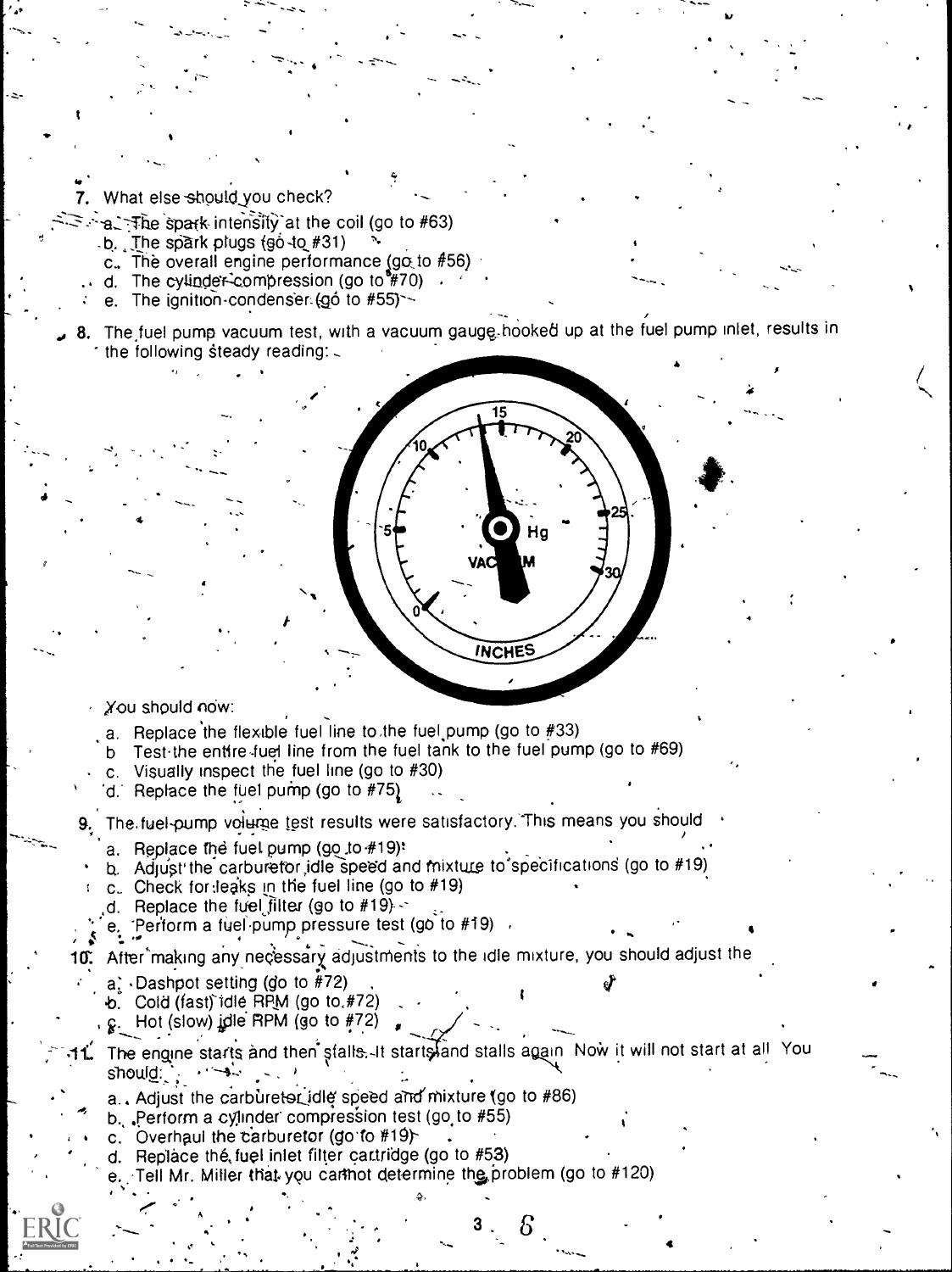



Based ón this pattern, you should:

- 
- a. Replace the coil (go to #73)<br>b. Check the coil primary resistance (go to #77)  $\cdot$ <br>c, Check the coil secondary resistance (go to #5)<br>d. Adjust the contact point dwell (go to #120)
- 
- 

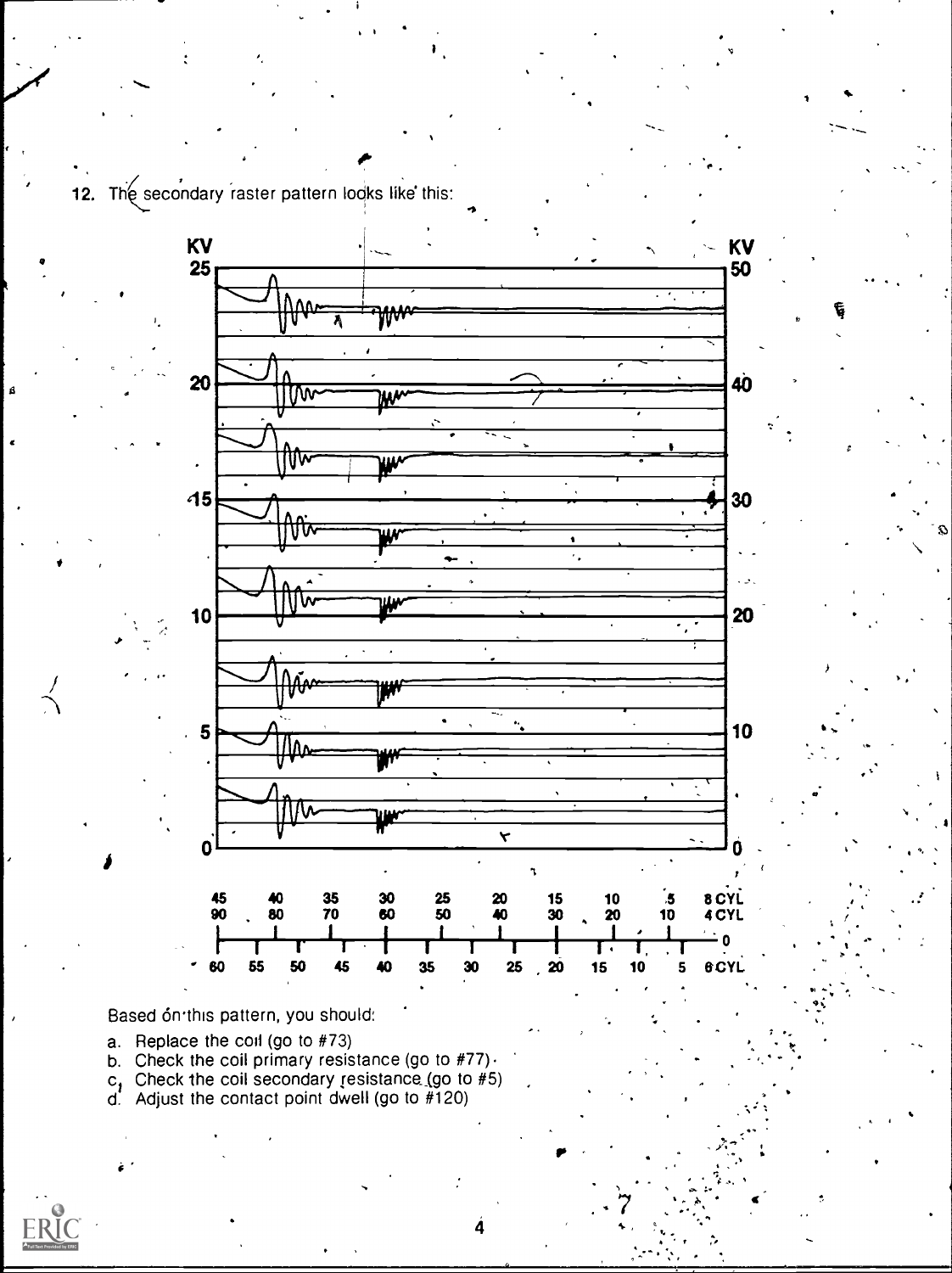- 13. To perform a spark intensity test at the coil, you should:
	- a. Disconnect the battery ground cable clamp (go to #39)
	- b. Remove the spark plugs (go to  $\hat{\#}39$ )
	- c Hook up a remote starter switch (go to #39)
	- d. Install the carburetor air cleaner assembly (go to  $#39$ )
- 14. To accurately set the carburetor idle speed and mixture, you must hook up a tachometer to the engine. Which hookup below should you use?
	- a. A (go to #96)
	- b. B (go to #83)
	- c  $C$  (go to  $#19$ )





 $\mathcal{I}$  is a set of  $\mathcal{I}$ 

 $\mathbf{u} \neq \mathbf{u}$ 

I



15. The preignition condition can be  $\sqrt{\frac{df}{dt}}$  ed by:

- $a.$  Testing the cylinder compression (go to  $#4$ )
- b. Testing the cylinder power balance (go to #4)
- c. Checking the engine performance, using an engine analyzer (go to #4)
- d Checking recent gas mileage (go to #4)
- e.. Test-drivihg the vehicle (go.to #4)

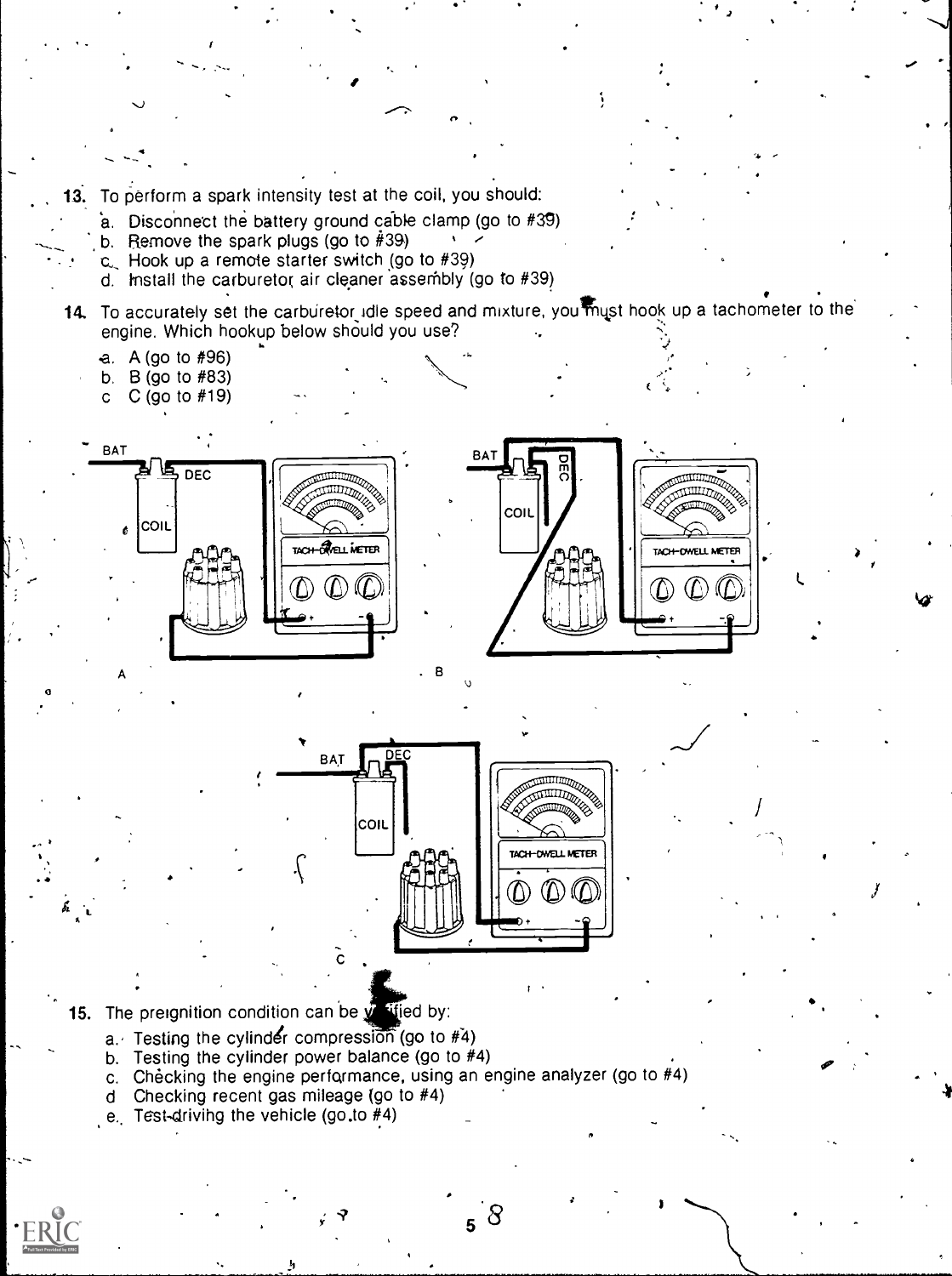16. The manufacturer specifies 25 percent as the maximum variation between the highest and lowest cylinder readings.

Here are the readings:

| CYL. NO.           |     |     | ◠<br>. ت      |                                | ັ  |     |     |     |  |
|--------------------|-----|-----|---------------|--------------------------------|----|-----|-----|-----|--|
| <b>COMPRESSION</b> | 125 | 140 | والمرد<br>150 | 40<br>$\overline{\phantom{a}}$ | 35 | 140 | 140 | 140 |  |

 $\bullet$  .

..

These results indicate that: ,

- a. The engine has a blown headgasket (go to  $#97$ )
- b. The engine needs valve work (go'To #97)
- c. The piston rings are worn (go to  $#97$ )
- d. You should perform a wet compression, test (go to #49)
- $e^x$ . The engine compression is okay (go to #113)
- 17. The fuel line test shows no vacuum leaks Now you should',
	- a. Overhaul the carburetor (go to #108)
	- b. Perform a cylinder compression test (go to #70)
	- c. Replace the fuel pump (go to #19)
	- d. Crank the engine to'hear how it runs (go to #111.)
	- e.  $\cdot$ Perform a spark intensity test at the coil $\csc(1690, 10 \cdot \text{#}63)$
- 18. Specifications for this particular engine include this information:

#### Fuel Pump

4.

. 6  $\cdot$   $\sqrt{ }$  9

Fuel pump tests are to be made at idle RPM when engine is at normal operating temperature. Transmission is to be set in neutral.

| $\blacksquare$ . The contract of the contract of the contract of the contract of the contract of the contract of the contract of the contract of the contract of the contract of the contract of the contract of the contract of the | $\mathbf{r}$ |
|--------------------------------------------------------------------------------------------------------------------------------------------------------------------------------------------------------------------------------------|--------------|
| Volume (at idle RPM), $\ldots$ : $\ldots$ . $\ldots$ . $\ldots$ . $\ldots$ . $\ldots$ . $\ldots$ . $\ldots$ 1 pt. $\ldots$ 20 seconds.                                                                                               |              |
| Pressure (at idle RPM) and account of the contract of the RPM and the contract of the CDT-7.7 psi                                                                                                                                    |              |

| <b>Idle Speed</b>      | <b>Idle Solenoid</b><br>Energized | <b>Idle Solenoid</b><br>De-energized | Fast<br>idle |  |
|------------------------|-----------------------------------|--------------------------------------|--------------|--|
| Manual transmission    | 650                               | 600                                  | 4.350        |  |
| Automatic transmission | 650                               | 600                                  | I.350        |  |
|                        |                                   |                                      |              |  |

#### If the fuel pump is good, it should pump:

 $a \cdot$  One prnt of fuel, with the engine at 1,350 RPM, in 20 seconds (go to #88)

- b. One quart of fuel, with the engine at 1,350 RPM, in 20 seconds (go to  $\#\mathcal{B}\overline{\mathcal{B}}$ )
- c One pint of fuel, with the engine at 5 7-7.7 psi, in 20 seconds (go to  $#88$ )
- d. One pint of fuel, with the engine at 650 RPM, in 20 seconds (go to  $#88$ )
- 19. What condition might equse most or all of the symptoms described in Question 19.
	- a The carburetor idle speed and mixture are set incorrectly (go to  $#41$ .)
	- b. The manifold heat control valve is faulty (go  $\omega$ #41)
	- $\cdot$ c. The carburetor choke is frozen open (go to #41)
	- d. The carburetor inlet fuel filter is in backwards (go to #41)  $\cdot$   $\cdot$  $\mathbf{F} = \begin{bmatrix} \mathbf{F} & \mathbf{F} & \mathbf{F} & \mathbf{F} & \mathbf{F} & \mathbf{F} & \mathbf{F} & \mathbf{F} & \mathbf{F} & \mathbf{F} & \mathbf{F} & \mathbf{F} & \mathbf{F} & \mathbf{F} & \mathbf{F} & \mathbf{F} & \mathbf{F} & \mathbf{F} & \mathbf{F} & \mathbf{F} & \mathbf{F} & \mathbf{F} & \mathbf{F} & \mathbf{F} & \mathbf{F} & \mathbf{F} & \mathbf{F} & \mathbf{F} & \mathbf{F} & \mathbf{$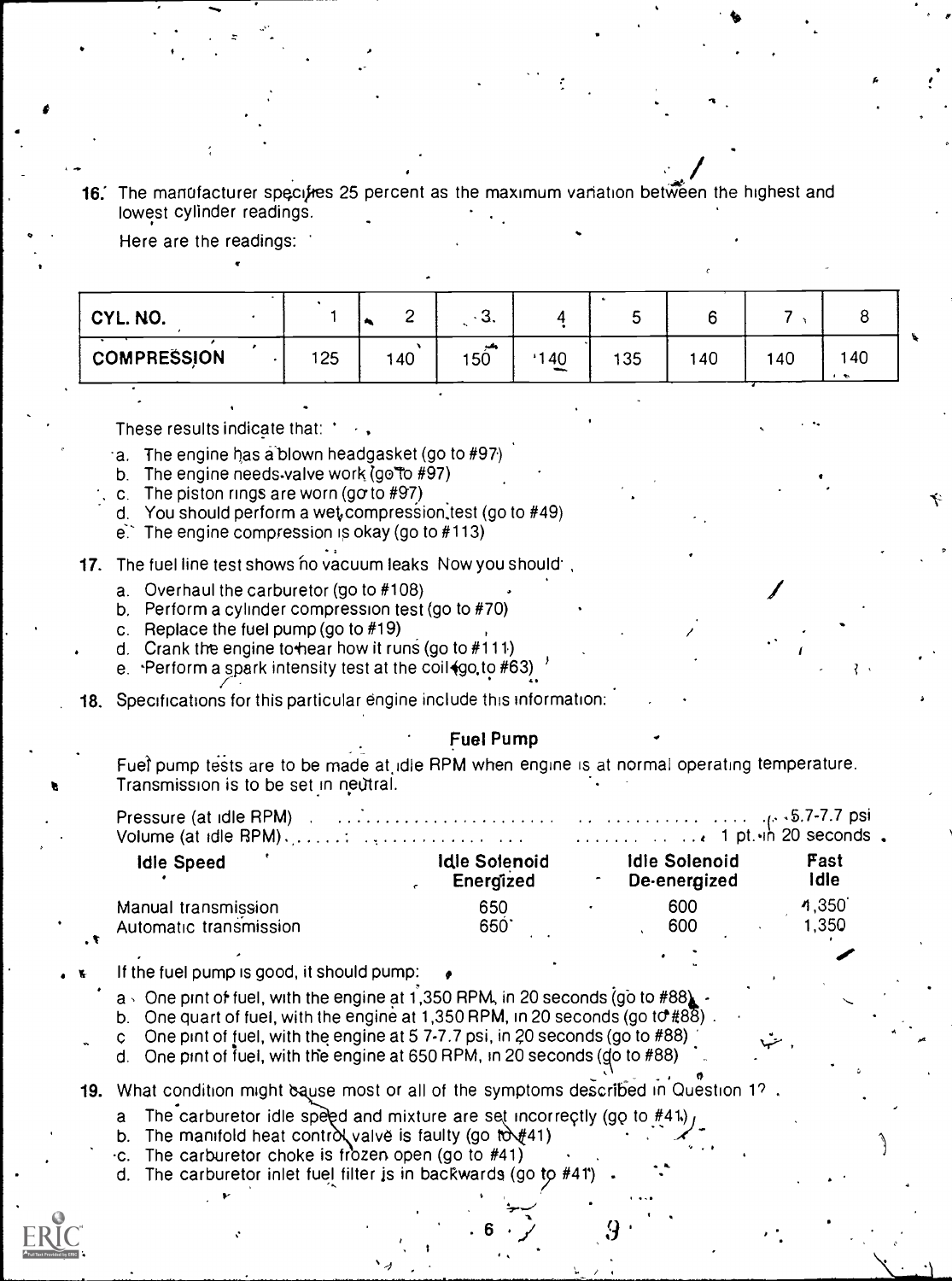20. After making any necessary adjustments to the idle mixture, you should adjust the

- a. Dashpot setting (go to #32)
- b. Cold (fast) idle  $RPM$  (go to  $#32$ )
- c.. Hot (slow) idle RPM (go to #32)

# <sup>2</sup>1. You should now:

 $\bullet$  and  $\bullet$ 

f

- a. Adjust the contact point dwell (go to  $#55$ )
- b. Road-test the vehicle (go to #81)
- c. Tell Mr. Miller that you have fixed the car (go-to  $#120$ ).
- d. Check the coil oscillations by using a raster pattern (go to #12).
- e. Check for distributor cap leakage and rotor voltage leakage (go to #35)

22. This is the oscilloscope pattern you obtain.



 $\it i'$  ()

Based on this pattern, you should:

- a. Replace the spark plugs (go to #55)
- b. Crank the engine to hear how it runs (go to \$92)
- c. Check the engine timing (go to #29)
- d: Perform a fuel pump volume test (go to  $#5\cancel{B}$ )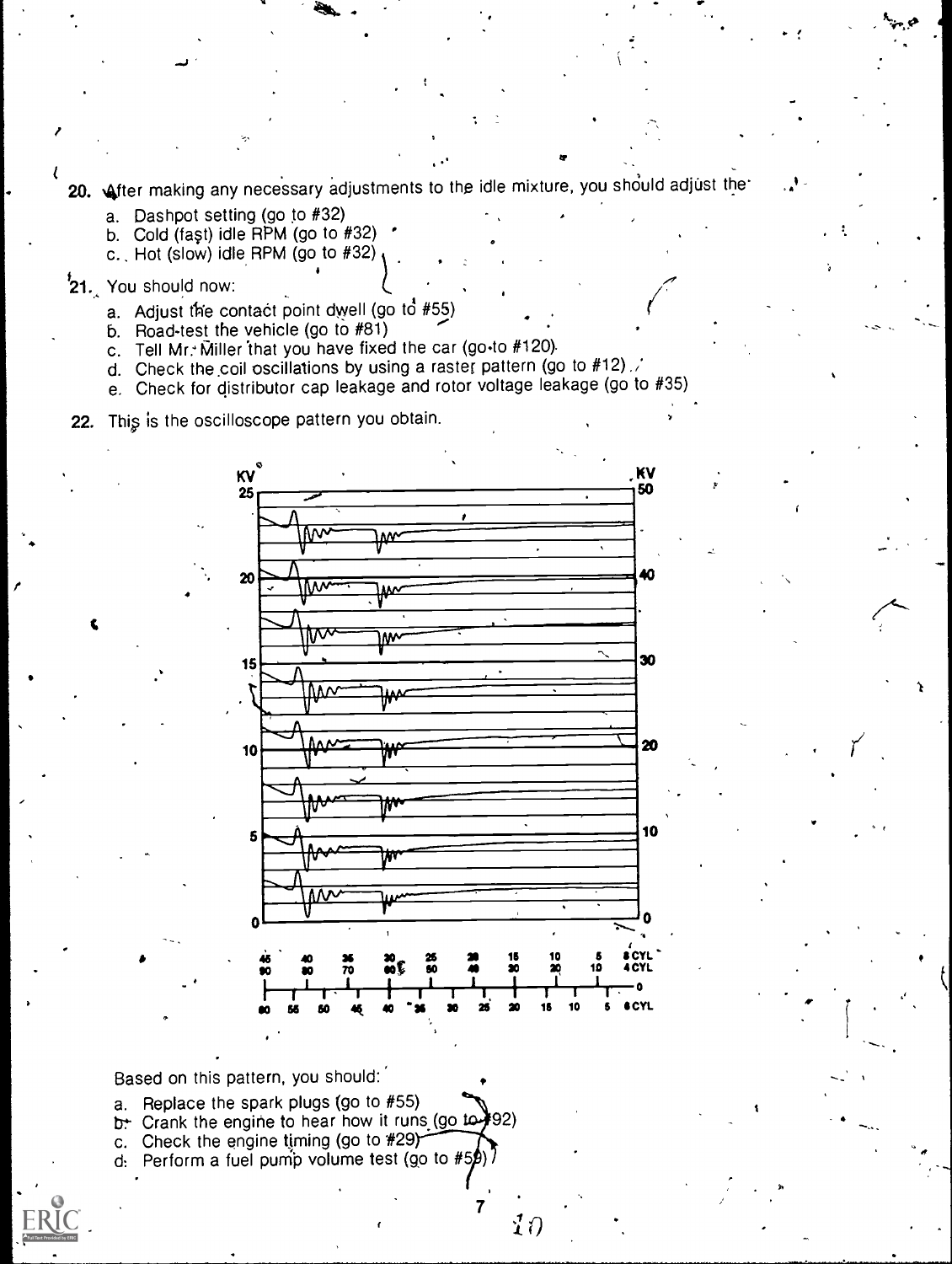- 23. The float level is checked with the carburetor parts:.
	- a. Upside. down (go to  $\#101$ ) 's
	- b. Right side up (go to #101)
- 24. To perform the fuel pump pressure test, your hookup from the fuel pump volume test should be:

a. Changed (go to #57)  $1.6.$  Left as  $41$  is (go.  $10.457$ )

25. The technical service manual gives these directions for adjusting the choke unloader

Hold throttle valve in wide-open position. Rotate the choke valve toward closed position until clearance between lower edge of choke valve and air horn wall. If this clearance is not correct, pawl on fast idle lever contacts, fast idle cam. Use gauge or drill of specified size to check adjust by bending pawl on fast idle speed lever forward or backward as required.

1.4111.10

What part of the fast idle lever (showri below) should be adjusted in order to correctly set the choke unloader?

- a. A (go to #44)
- b.  $B$  (go to  $#44$ )
- c. C (go to #44)
- d. **D** (go to #44)

, and it is the set of  $\mathcal{L}$ 26. What kind of replacement spark plugs would you select?

a. "Hotter" spark plugs (go to  $#98$ ) b. "Colder" spark plugs (go to  $#98$ )

'

- 
- 27. The engine starts and then stalls after a few moments. This happens several times. The engine runs when you hold the throttle down, but it stalls at idle. You should:

...

 $\bullet$  and  $\bullet$ 

11

- a. Overhavl the carburetor (go to #108)
- b. Perform a spark intensity test at the coil (go to #63)
- c. Hook up an engine analyzer (go to #56)
- d Check the carburetor float setting (go to #2)
- e. Check the spark plugs (go to  $#31$ )
- f. Replace the ignition points and condenser  $(go to #34)$
- g. Adjust the idle speed considerably higher (go to  $#43$ )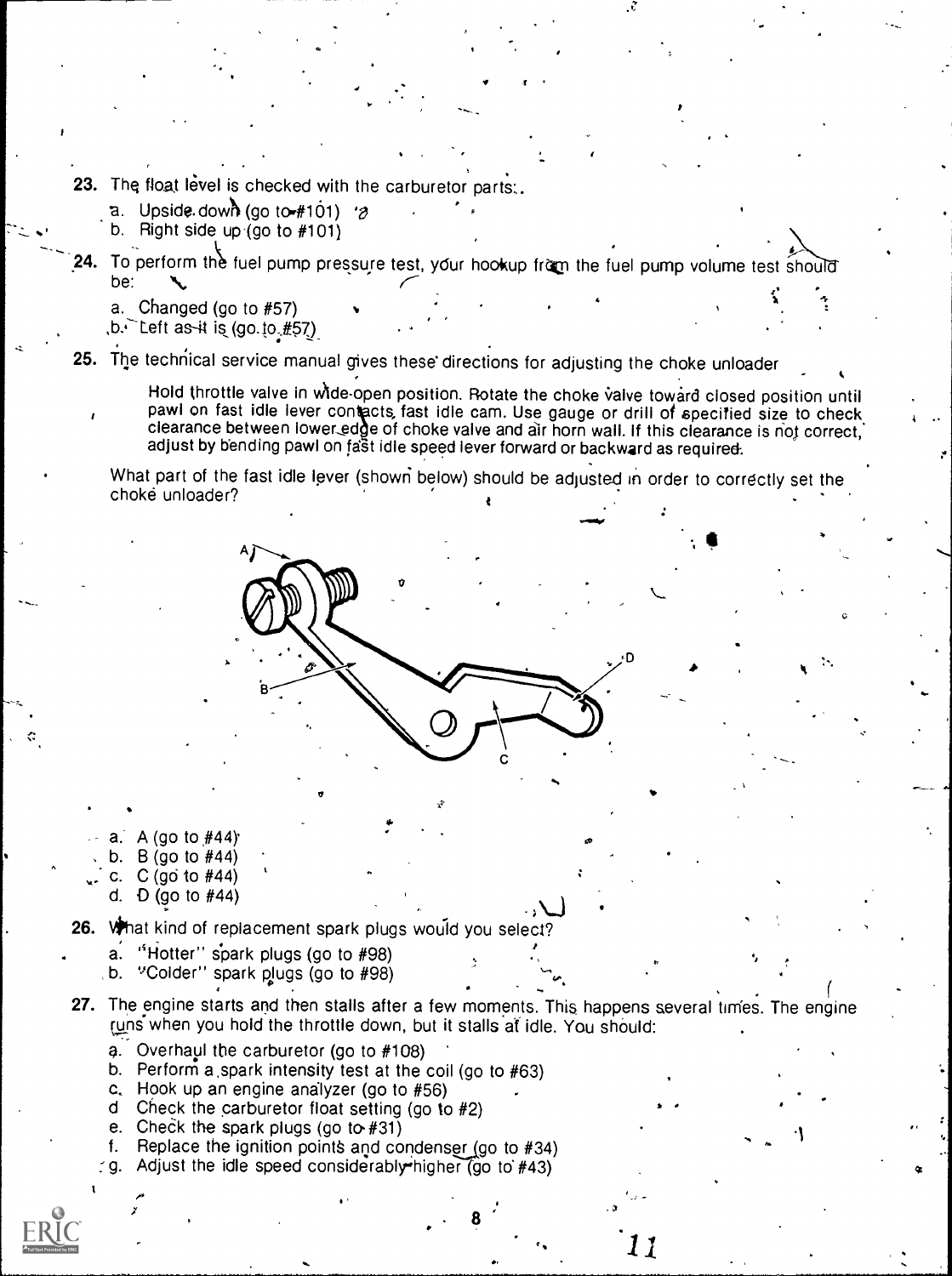-1 . 28. After removing the choke assembly from the carburetor, you should clean the parts with:

- a. Carburetor cleaning solvent (go to #104)
- b. Manifold heat control lubricant (go to #104)
- c. Choke cleaning solvent (go to  $#104$ )
- d. Silicone spray (go to #104)

..

29. The engine timing specifications are listed as 10 degrees BTDC. You note the following while<br>checking the timing:



,

- a.' Adjust the distributor body in a clockwise direction (go to  $#55$ )...
- b. Adjust the distributor body in a counterclockwise direction (go to  $#19$ ) c. Adjust the contact point dwell to specifications (go to  $#34$ )

r-

9

12

l i s

 $\mathcal{T}$  and  $\mathcal{T}$ 

I

- 
- d. Proceed with the fuel pump volume test (go to  $#110$ )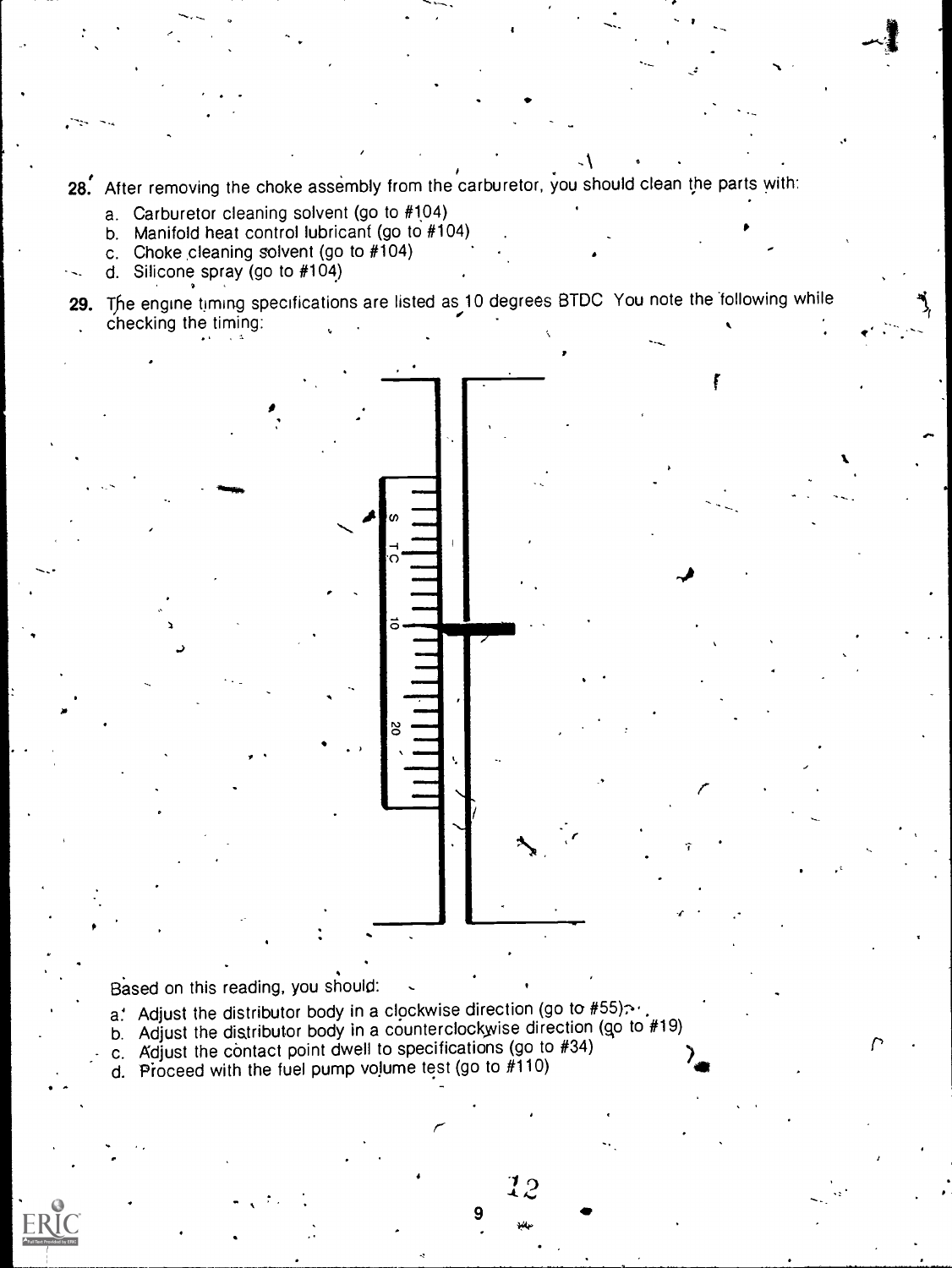30. In order to visually inspect the fuel lines, the vehicle must be raised. The shop only has a floor jack and jack stands. At what points should the jack stands be placed to support the vehicle?



e.°

معنى ♦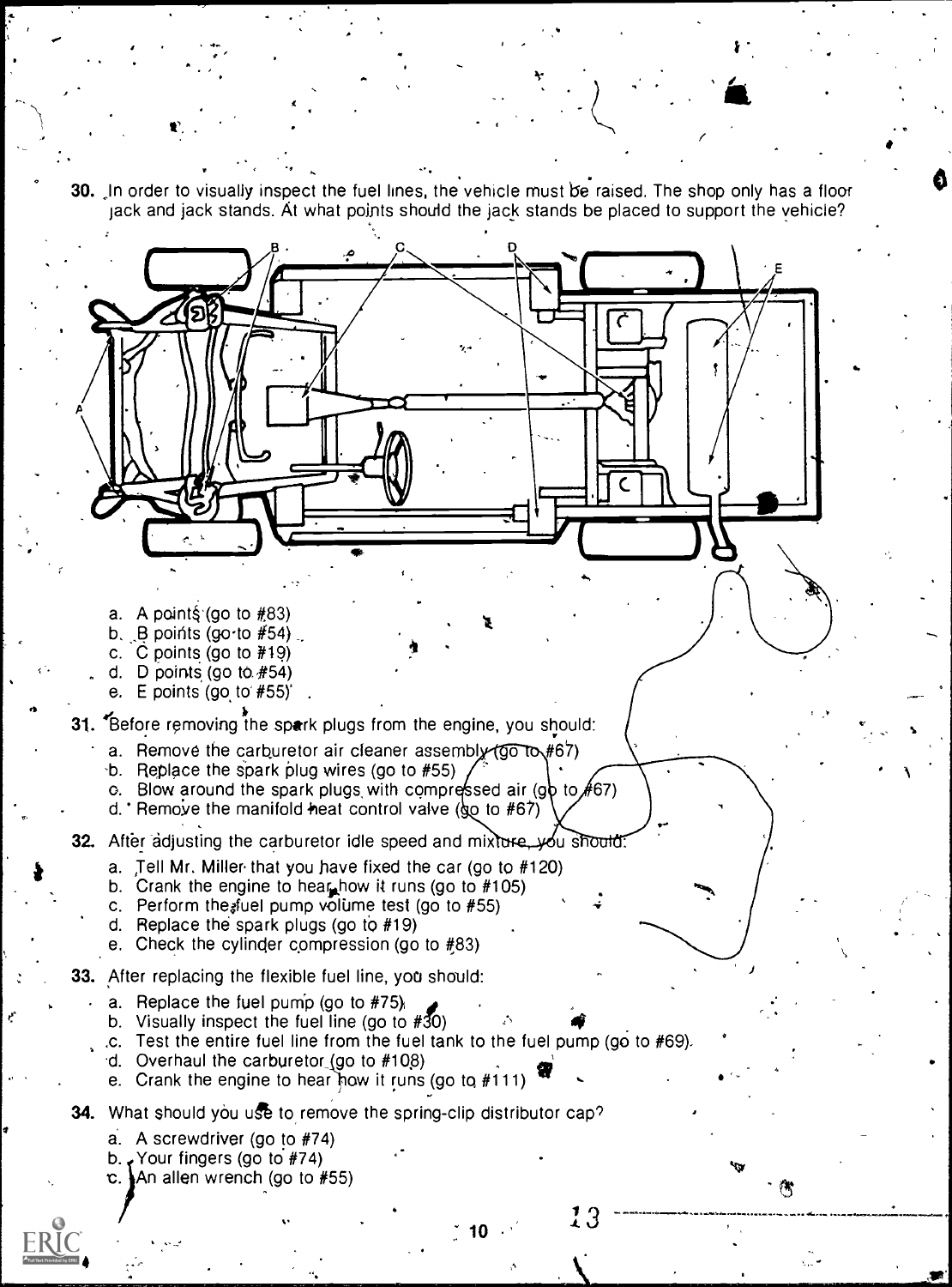35. The firing voltage line for the removed spark plug wire looks like this:



Based'on this pattern, you should:

- a. Replace the distributor cap and rotor (go to  $#60$ )
- b. Replace the secondary wiring (go to  $#55$ )
- c. Road-test the vehicle (go to #81)
- d. Tell Mr. Miller that you have fixed the car (go to #120)
- 36. If the fuel pump volume test results and the fuel pump pressure test results are good, then the trouble with the vehicle is most likely in the:
	- a. Primary ignition circuit (go to  $#83$ )  $\sim$
	- b. Secondary ignition circuit (go to #83)
	- c. Fuel system (go to #83)
	- d. Charging system (go to #83)
	- e. Cranking circuit (go to #83)
- 37. The technical service manual lists these headings under carburetor adjustment hot (slow) idle RPM; dashpot adjustment; idle mixture; cold (fast) idle RPM.

You should first set the:

- a. Cold (fast) idle RPM (go to #10)
- $-b.$  Idle mixture (go. to  $#10$ )
- c. Dashpot adjustment (go to #10)
- d. Hot (slow) idle RPM (go to  $#10$ )



 $\mathbf{v} = \begin{bmatrix} \mathbf{v}_1 & \mathbf{v}_2 \\ \mathbf{v}_1 & \mathbf{v}_2 \end{bmatrix}$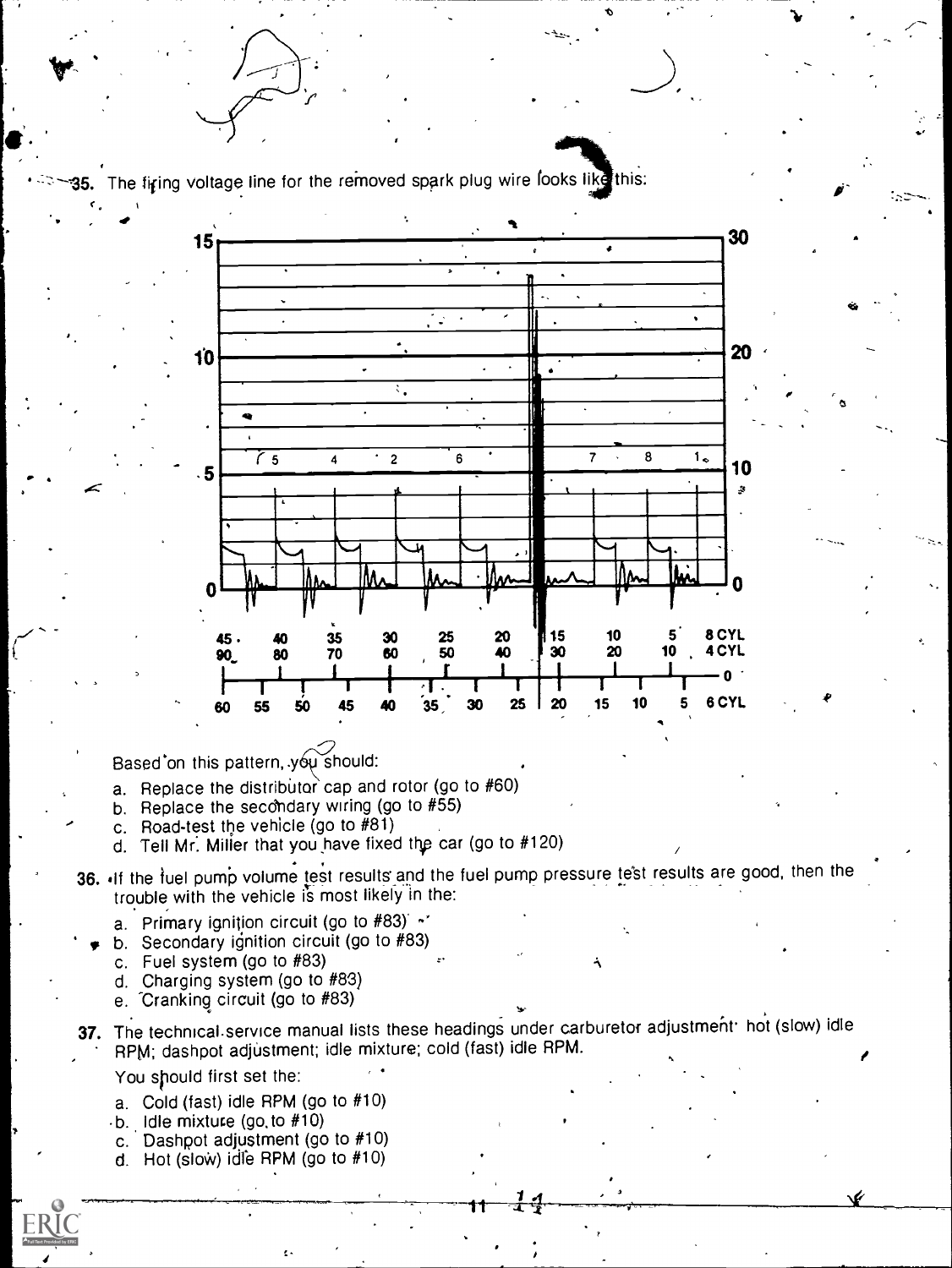Which of these hookups should be used-for-the fuel pump yolume test?

Nov

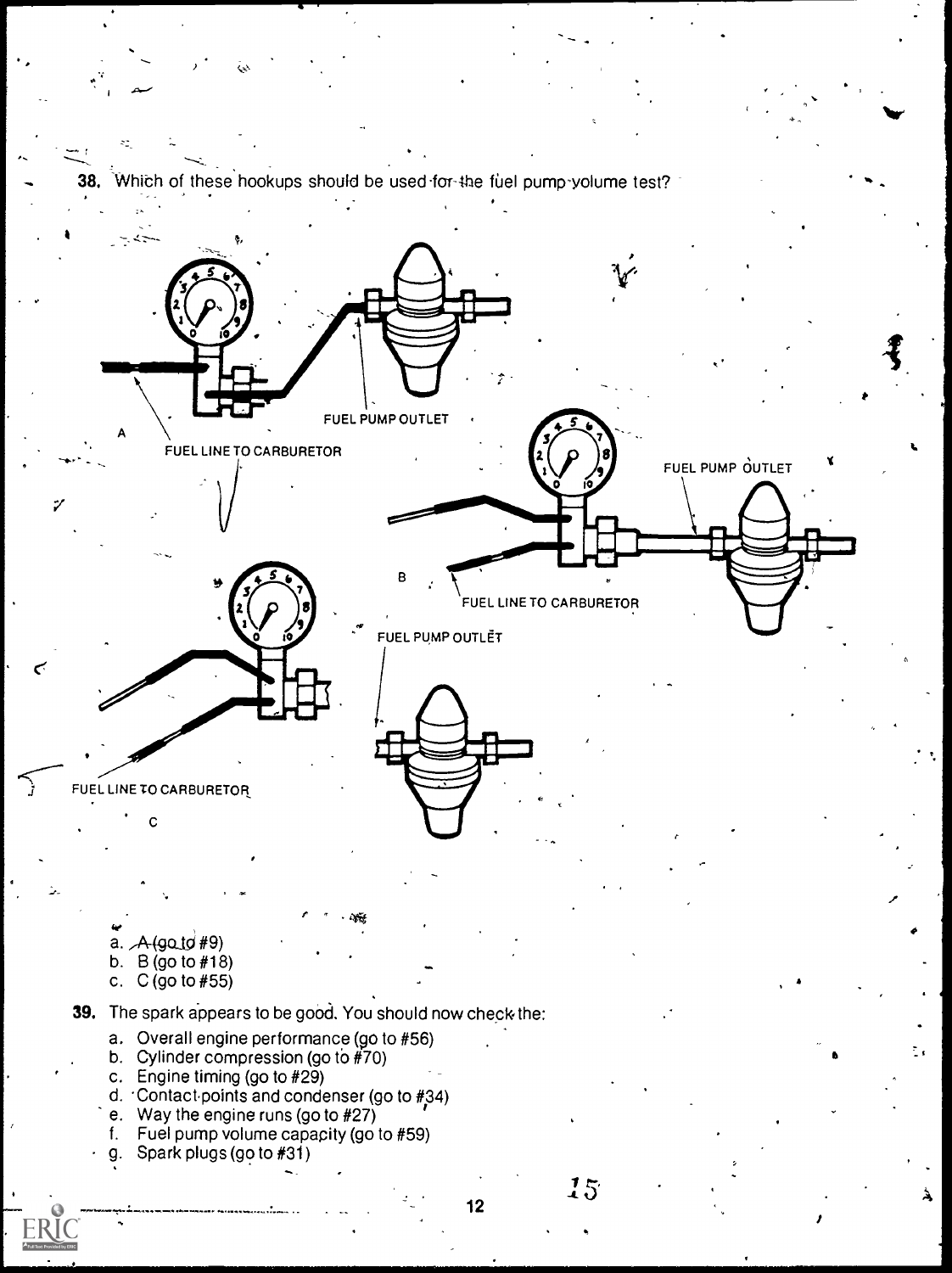40. The choke operation appears to be satisfactory. Now you should:

, a , ..  $\mathcal{A}$  , ...  $\mathcal{A}$  , ...  $\mathcal{A}$ 

,s

 $\sim$  .

- a. Check the carburetor float setting (go to  $#2$ )
- b. Replace the spark plugs (go to  $#55$ )
	- c. Perform a cylinder compression lest (go to  $#19$ )
	- d. Tell Mr. Miller that you have fixed the car (go to  $#120$ )
	- e. Adjust the carburetor idle speed and mixture (go to  $#37$ )
	- $f^*$  Check the contact point dwell (go to #120)
	- $g$ . Adjust the idle speed considerably higher (go to  $#43$ )
- 41. If a gasoline fire should start, you would need a fire extinguisher rated for:
	- $a.$  Class A fires (go to  $#t20$ )

.- o

- b. Class B fires (go to  $#120$ )
- c. Class C fires (go to  $#120$ )
- 42. After servicing the carburetor air cleaner, you should:
	- a. Perform a fuel pump volume test (go to  $#59$ )
	- b. Replace the spark plugs (go to  $#31$ )
	- C. Perform a cylinder compression test (go to #70)
	- d. Hook up an engine analyzer (go to  $#56$ )
	- e. Crank the engine to hear how it runs (go to  $#27$ )
- 43. The engine is now idling roughly at about 1,600 RPM: You shourd now:
	- a. Check the cylinder compression (go to #55)
	- b. Adjust the carbut stor idle speed and mixture (go to  $#37$ )
	- c. Perform a spark intensity test at the coil (go to #19)
	- d. Check the contact point dwell (go to  $#83$ )
- 44. The specifications for the automatic choke require a setting of 2 rich. Which of the following settings of the choke should you use?
	- a.  $A_{\perp}$  (go to #48)  $M_{\star}$
	- b.  $\beta$  (go to #48)  $\sim$
	- c.  $^{\bullet}$  C (go to #48)

 $\iota_{\varepsilon_{A_{N}}}$ 





r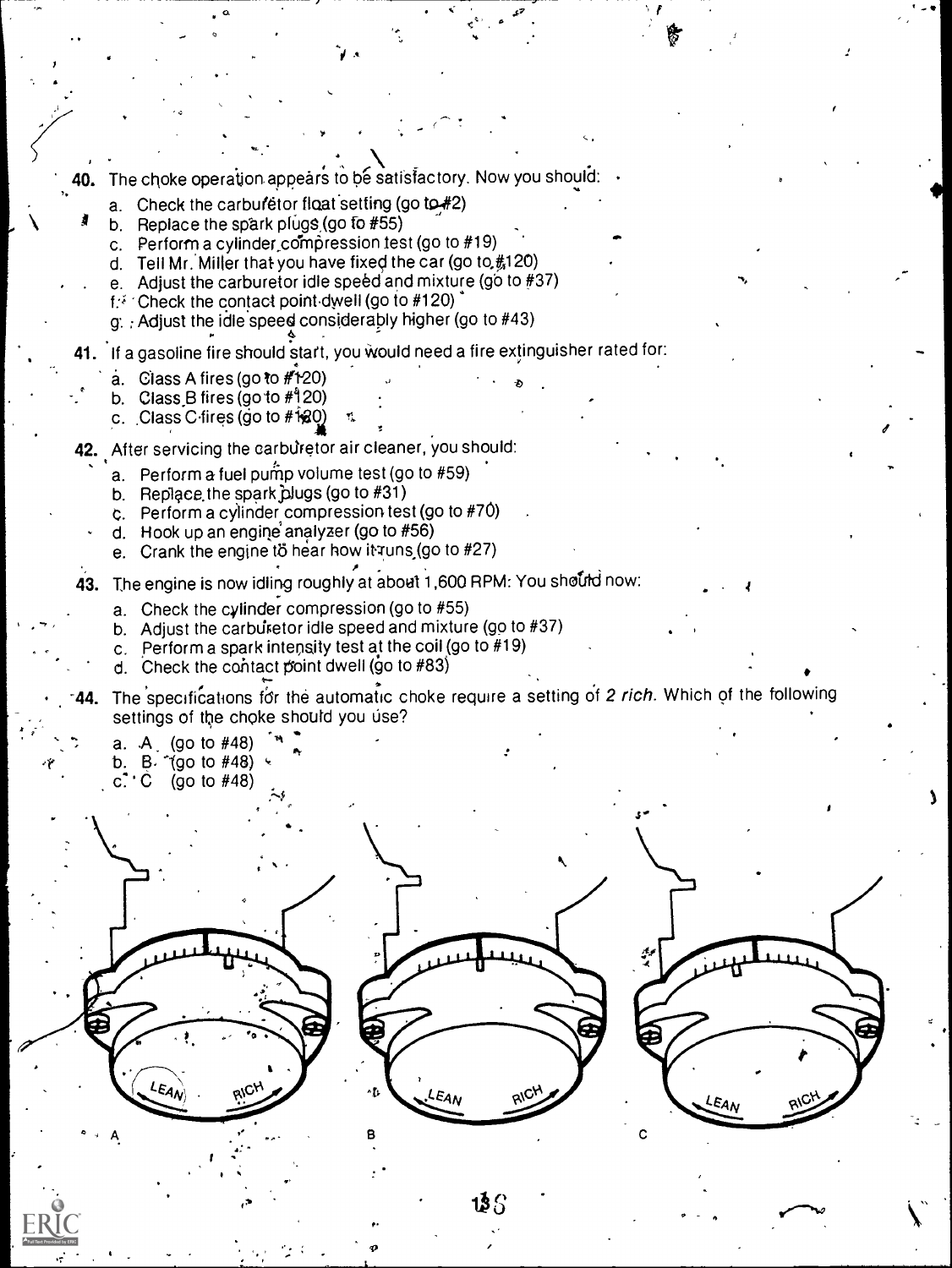**45.** After checking to see that the fuel pump operation is correct, you should check the.

- a. Primary ignition system (go to #55)-
- b. Carburetor (go to  $#55$ ).
- c. Spark plugs (go to #55).
- d. Manifold heat control valve (go to #55)'

46. Before proceeding with the fuel pump volume test, you should also:

 $\mathcal{A}_{\mathbf{t}}$  and the set of  $\mathcal{A}_{\mathbf{t}}$ 

- a. Check the carburetor inlet filter (go to  $#82$ )
- b. Check the engine timing (go to #29)
- c. Check the amount of fuel in the fuel tank (go'fo #110)
	- d. Disable the ignition (go to  $#118$ ).

47. After replacing the fuel intertiler cartridge, you should:

- a. Adjust the carburetor idle mixture and speed (go to  $#62$ )
- b. Replace the spark plugs (go to #31)
- c. Crank the engine to hear how it runs (go to #111)
- d. Perform a cylinder compression test (go to #70)'
- e. Tell Mr. Miller that you have fixed the car (go to #83)

48. After installing the carburetor, you should next:

- a. Adjust the idle speed (go to  $#103$ ).
- b. Adjust the idle mixture (go to #103)
- c. Check the engine timing  $(gq to #94)$
- d. Adjust the contact point dwell (go to  $#55$ )
- 49. Results of the "wet" compression test are:

| I. CYL. NO.        |     |     |     |     |     |     |     |     |  |
|--------------------|-----|-----|-----|-----|-----|-----|-----|-----|--|
| <b>COMPRESSION</b> | 130 | 140 | 150 | 140 | 140 | 140 | 140 | 140 |  |

These results indicate that the:

- a. Valves are-worn or defective (go to #97)
- $b$ : Piston rings are worn or defective (go to #97)
- c. Engine has a blown headgasket (go to #97)
- d. Engine compression is okay (go to #113)

50. The engine compartment is dirty, and you cannot see any loose wires. All of the hoses and lines appear to be connected. You should now:

- a. Replace the carburetor air cleaner (go to  $#76$ )
- b. Perform a fuel pump volume test (go to  $#59$ )
- c. Replace the ignition points and condenser (go to  $#34$ )
- d. Hook up an engine analyzer (gô to #56)
- e. Crank the engine to hear how it runs (go to  $#27$ )
- f. Perform a spark intensity test at the coil (gd to  $#63$ )
- g. Replace the spark plugs (go to #31)

 $\blacksquare$ 

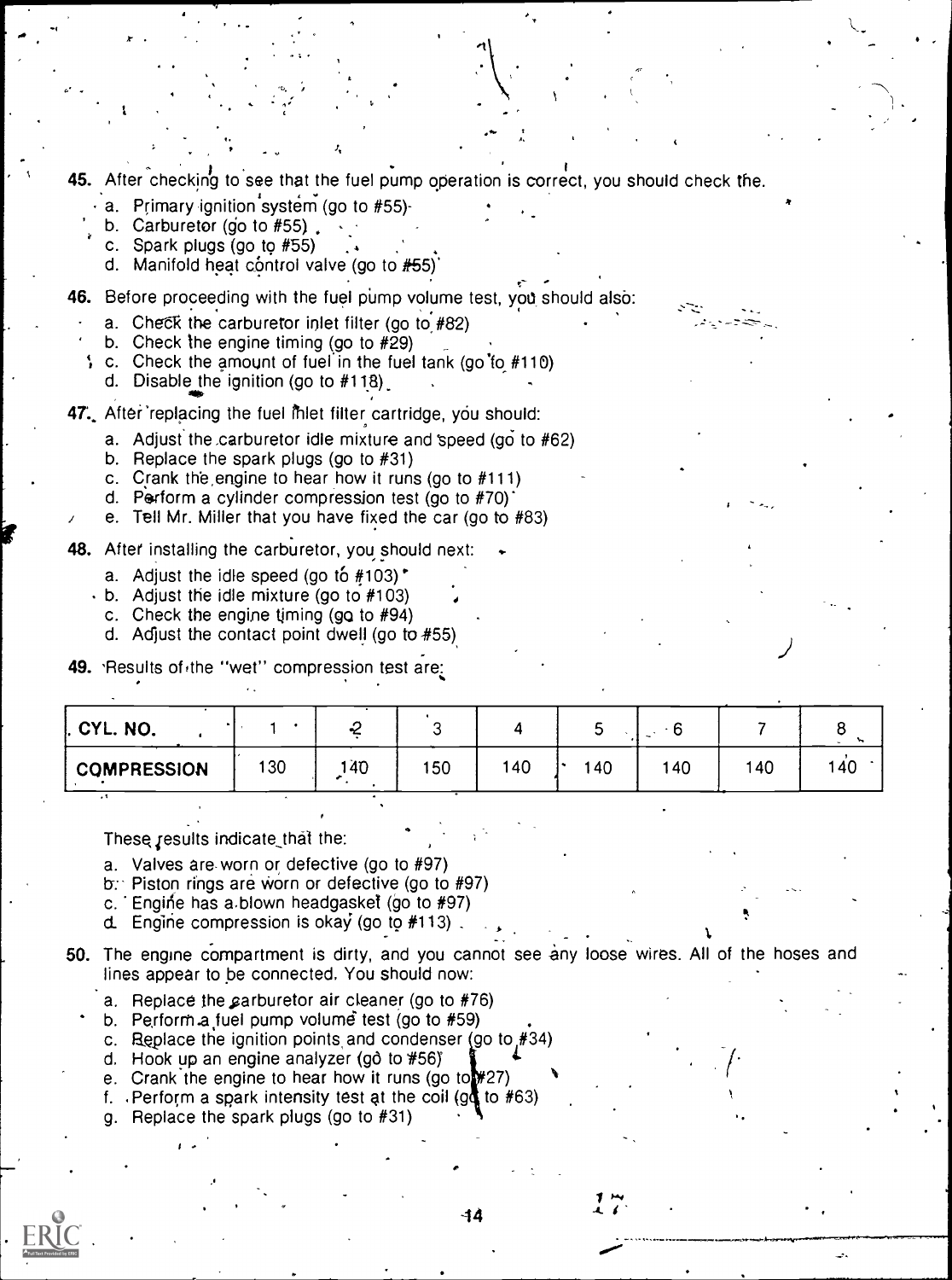51. Since the choke piston assembly is properly set, you should now

a. Overhaul the carburetor (go to. #108)

 $\cdots$ 

- b. Set the idle speed considerably higher (go to #43)
- c. Check the carburetor float setting (go to  $#2$ )
- d. Check the contact point dwell (go to #120)
- 52. The engine timing is set to specifications. You should next:
	- a. Check the fuel pump volume (go to  $#59$ )
	- b., Check the fuel filter (go to  $#119$ )
	- c. Check the cylinder compression (go to #83)
	- d. Replace the spark,plugs (go to #19)
- 53. After replacing the fuel inlet filter cartridge, you should:
	- ga. Perform a cylinder compression test (go to #70)
		- b. Crank the engine to hear how it runs (go to #111)
		- c. Replace the spark plugs (go to #31).
	- d. Tell Mr. Miller that you have fixed the car (go to  $#120$ ).
- 54. None of the fuel lines have any visible defects. You should now:
	- a. Replace the fuel pump (go to  $#55$ )
	- b. 'Perform a spark intensity test at the coil (go to  $#63$ )
	- 6. Replace the ignition points and condenser (go to '#34)
	- d. Hook up the engine analyzer (go to  $#56$ )
	- e. Overhaul the carburetor (go to #108)
	- $f$ : Perform a cylinder compression test (go to  $#70$ )
	- g. Crank the engine to hear how' it runs (go to #111).

55. What condition might be responsible for most or all of the symptoms described in Question 1?

18 15

u.

- a. The carburetor idle speed is set too high (go to #41)
- b. The manifold heat control valve is faulty (go to #41)
- c. The carburetor choke is frozen open-(go to  $#41$ )
- d. The fuel filter is clogged (go to #41)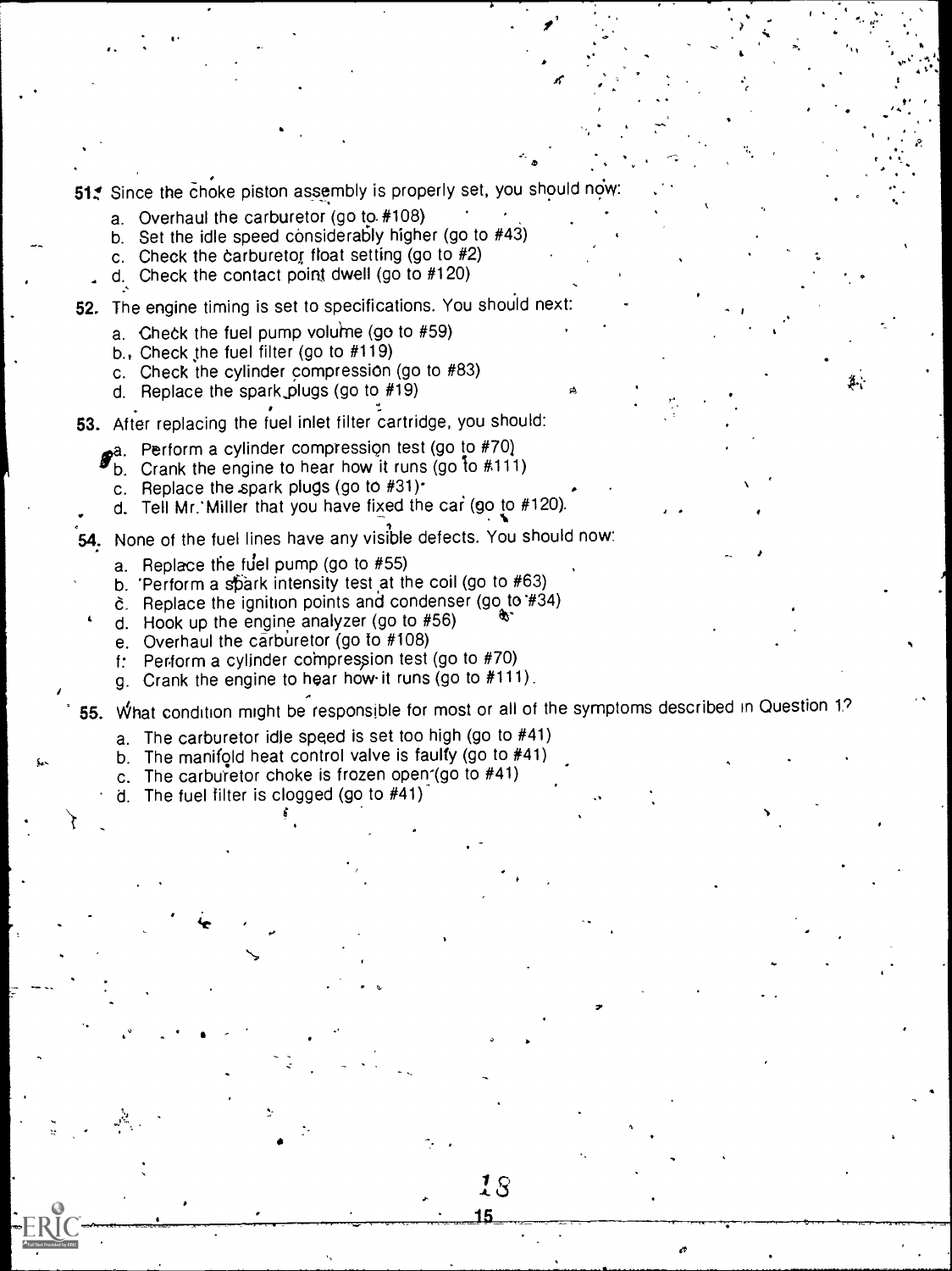

- b. Road-test the7vehicle (go to #120)
- Recheck engine performance with the engine analyzer (go to #120)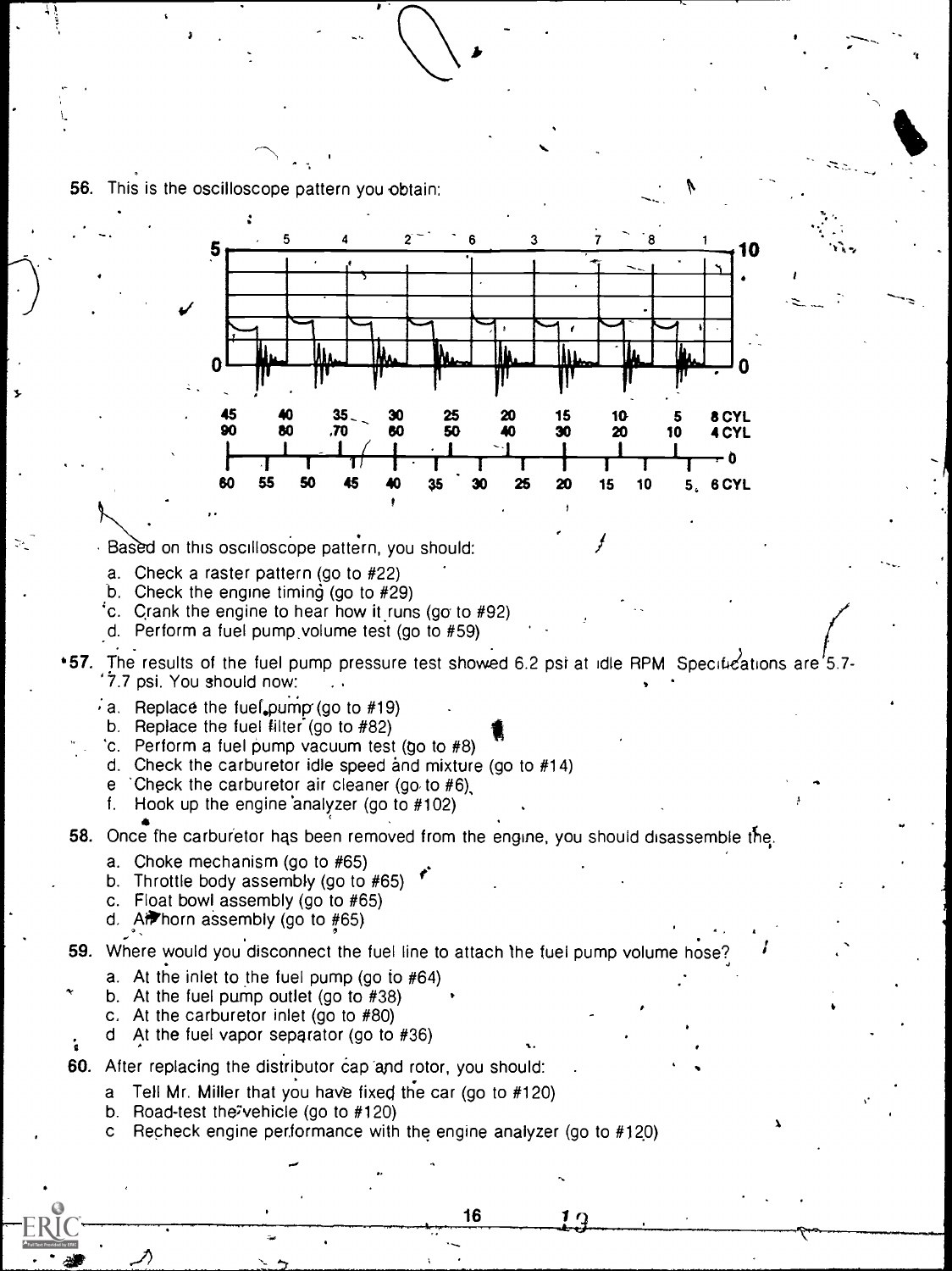Most of the spark plugs look like this:

. Inis condition indicates:

- a. An excessively rich air-fuel mixture (go to #98)
- b. An improper heat range selection for the spark plugs (go to #26)
- c. Oil contamination in the combustion chamber (go to  $#87$ )
- d. Preignition (go to #15)
- 62. The technical service manual lists these headings under carburetor adjustments hot (slow) idle RPM; dashpot adjustment; idle mixture; cold (fast) (dle RPM.

You should first set the:

- a. Cold (fast) idle RPM (go to  $#20$ )
- b. Idle mixture (go to #20)
- c. Dashpot adjustment (go to #20)
- d. Hot (slow) idle  $RPM$  (go to  $\approx$  #20).

63. To perform a spark intensity test at the coil, you should:

- a. Disconnect the battery ground cable clamp (go to #71)
	- b. Remove the spark plugs (go to  $#71$ )
	- c. Hook up a remote starter switch (go to  $#71$ )
	- d. Install the carburetor air cleaner assembly (go to #71)

 $2\theta$  $17$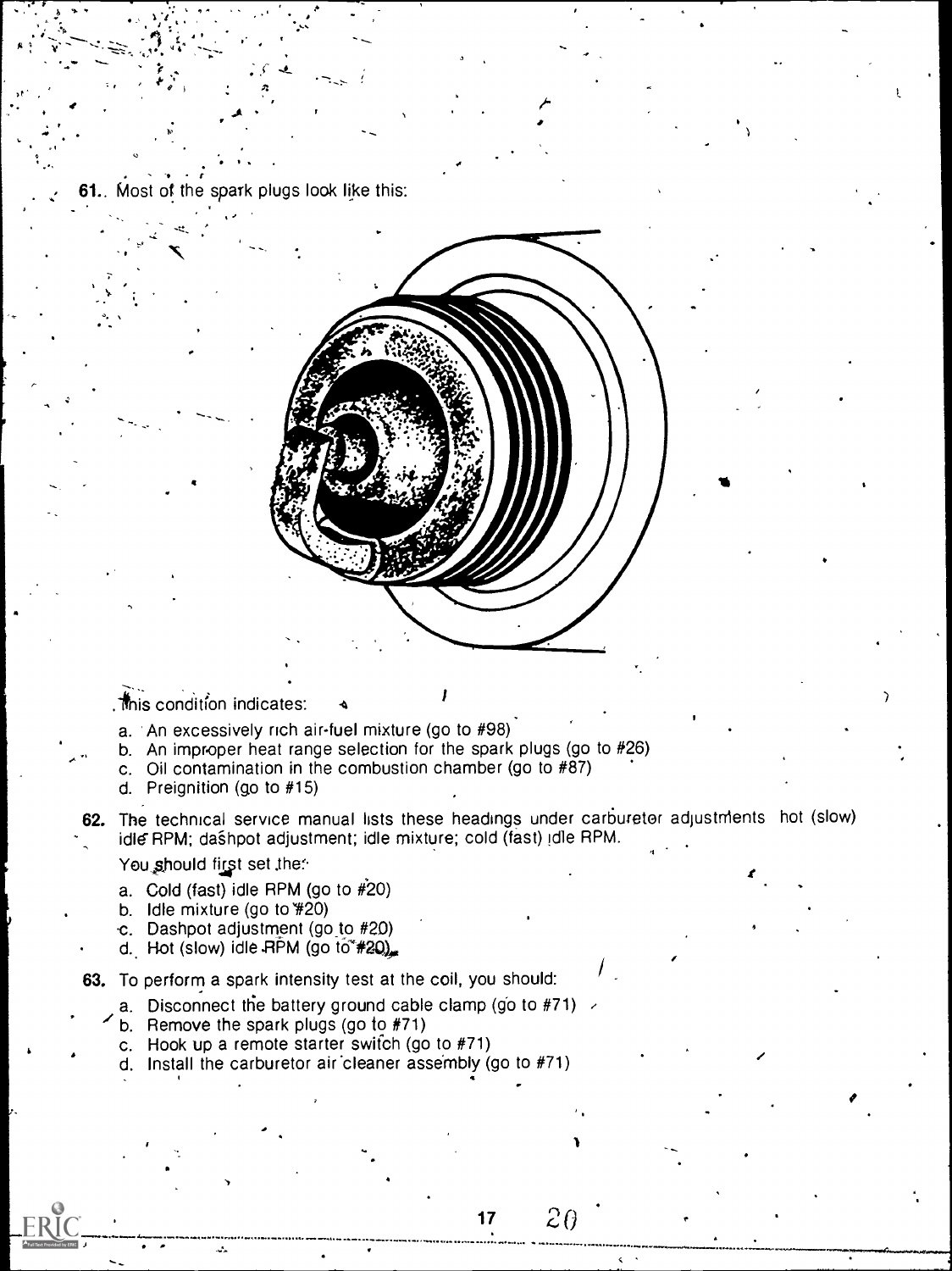64. Which of the following hookups should you use for the fuel pump volume test?

- a. A (go to #45)
- b. B (go to #9) · · · · ·
- c. C (go' to #36)

ERIC







в

 $2\mathfrak{z}$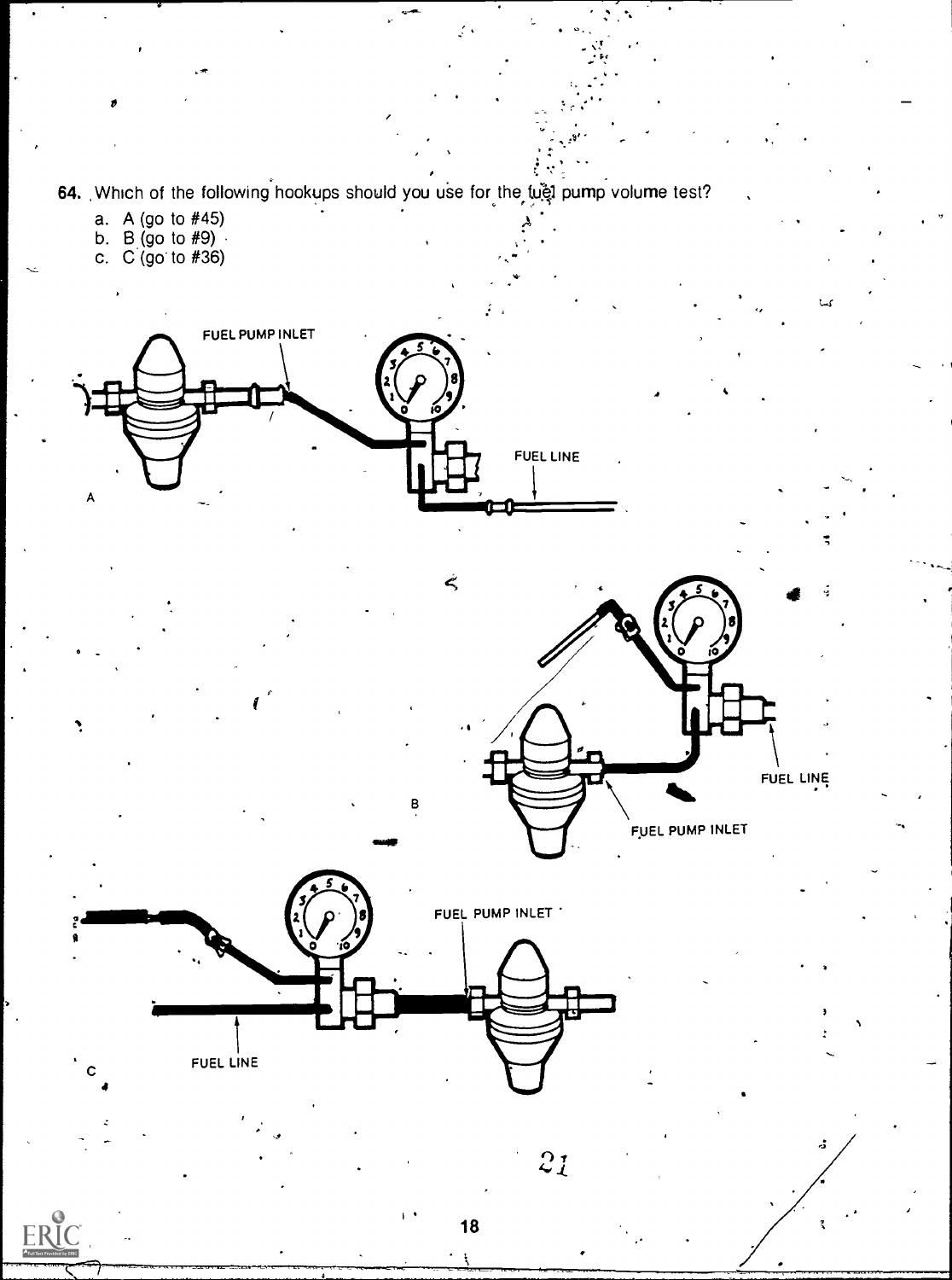- <sup>d'</sup> 65. After cleaning the carburetor parts, you should:
	- a. Dry them with compressed air (go to  $#89$ )
	- b. Dry them with a shop rag or towel (go to #89)
	- c. Letting them air-dry (go to #89)

k

- 66. After installing the cartridge, you' should:
	- a. Adjust the carburetor idle mixture and speed (go to #86)
	- b. Replace the spark plugs (go to  $#83$ )
	- c. Crank the engine to hear how it runs (go to #11)
	- d. Perform a cylinder compression test (go to #55)
	- e. Tell Mr. Miller that you have fixed the gar (go to #120)
	- 67. Once you have removed the spark plugs, you should:
		- Examine the spark plugs for wear and damage (go to  $#61$ )  $\cdot$
		- b. Replace them with new spark plugs (go to #98)
	- 68. Mr. Miller asks you whether you have road tested the car. You should now:

A

- a. Road-test the vehicle (go to #81)
- b. Check the ignition timing (go to #94)
- c. Hook up the ignition analyzer (go to  $#107$ ) $-$
- d. Tell Mr. Miller that you have fixed the car (go to #120)
- 69. To test the entire fuel line, the vehicle must be raised. The shop only has a floor jack and jack stands. At what points should you place the jack stands to support the vehicle?

 $\mathbf{b}$ 

 $\left. \frac{1}{2} \right|$ 

1. **1. 1. 1. 1. 1. 1. 1. 1. 1. 1. 1.** 



 $\frac{a}{2}$  10.2.9 19 $\leqslant$  4.1  $\leqslant$  5.1  $\leqslant$  5.1  $\leqslant$  5.1  $\leqslant$  5.1  $\leqslant$  5.1  $\leqslant$  5.1  $\leqslant$  5.1  $\leqslant$  5.1  $\leqslant$  5.1  $\leqslant$  5.1  $\leqslant$  5.1  $\leqslant$  5.1  $\leqslant$  5.1  $\leqslant$  5.1  $\leqslant$  5.1  $\leqslant$  5.1  $\leqslant$  5.1  $\le$ 

a. A points (go to #55) b. B points (go to #17) c.  $\cdot$  C points (go to  $\#83$ ) d. D points (go to  $#17$ ) e. E points (go to #19)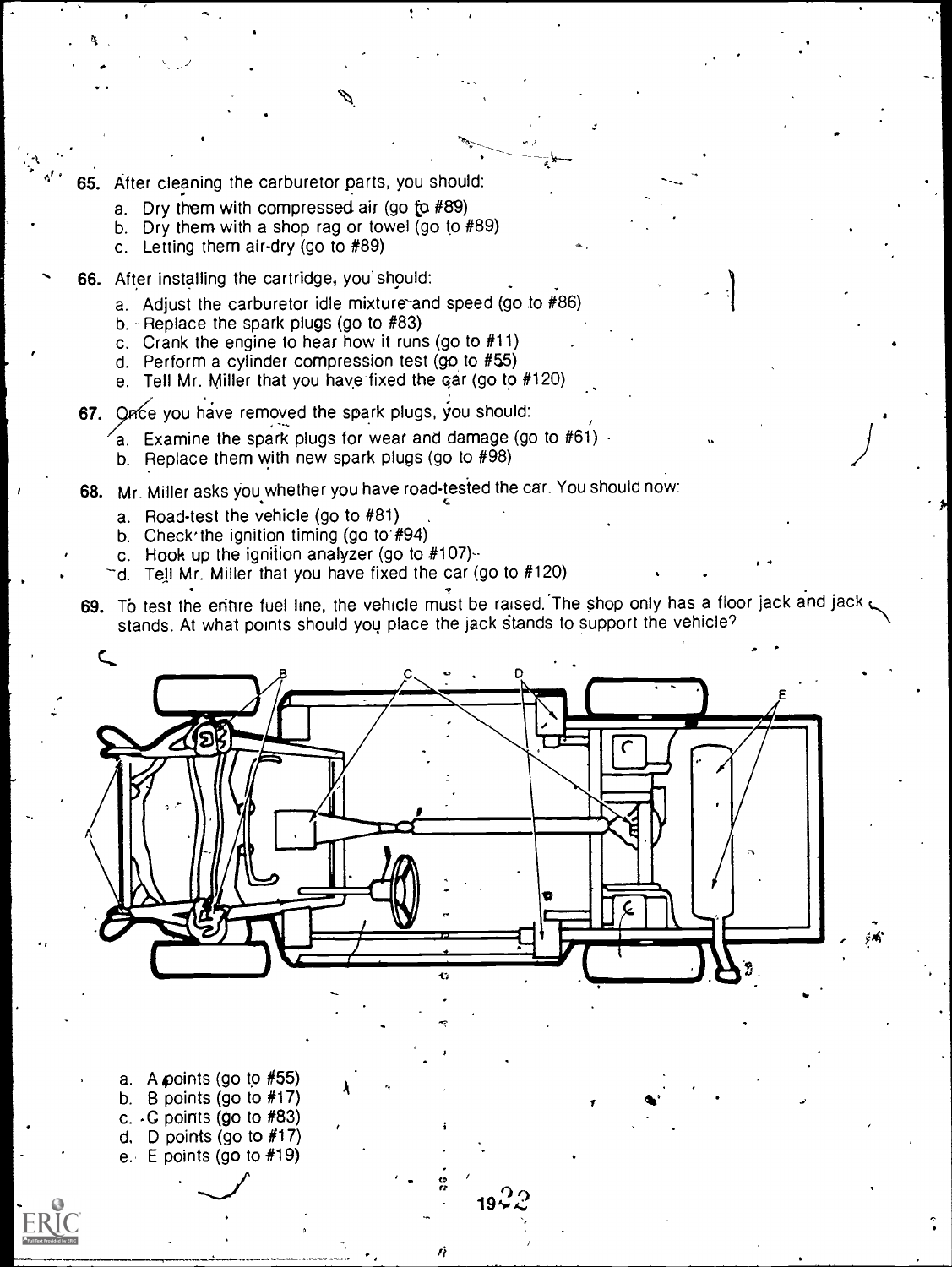70. To perform a cylinder compression test, you should:.

r

- a. Block the throttle valve shut (go to #84)  $\cdot$
- b. Install the carburetor air cleaner assembly (go to #83)

"....

e, e

 $\mathbf{r}$ 

t i st

 $I_{\rm{max}}$ 

 $\bullet$  and  $\bullet$ 

'(

..,

- c. Remove all the spark plugs (go to  $#84$ )
- d. Remove the battery ground cable clamp (go to  $#19$ )
- 71. The spark appears to be good. Next you should check the:
	- a: Overall engine performance (go to #56)
	- b. Engine timing (go to  $#29$ )

 $\frac{1}{2}$  ,  $\frac{1}{2}$  ,  $\frac{1}{2}$  ,  $\frac{1}{2}$  ,  $\frac{1}{2}$ 

- c. Contact points and condenser (go to  $#34$ )
- d\_ Way the engine runs (go to #92)

72. After adjusting the carburetor idle speed and mixture, you should:

- $a$ . Tell Mr. Miller that you have fixed the car (go to #120).
- b. Test-drive the vehicle (go to #115)
- c. Check the cylinder compression (go to #55)
- d. Perform the fuel pump volume test (go to #19)
- e. Replace the spark plugs (go to  $#83$ ).

73. The coil has ty primary terminals. The one marked DEC is connected to the:

- 
- a. Battery Ime (go to #100)<br>b. Distributor line (go to #100)
- fb. Distributor line (go to #100) c. Electronic control module line (go to #100)

74. Here is what you see after you have removed the distributor cap:



You should now:

Wet

- a. Replace Part A (go to #55)
- b. Replace Part B (go to #19).
- c. Replace Part C (go to #83)
- d. Install the distributor cap and check something else (go to  $#7$ ).
- e. Adjust the gap between Parts A and B (go to'#41)

المنة

..,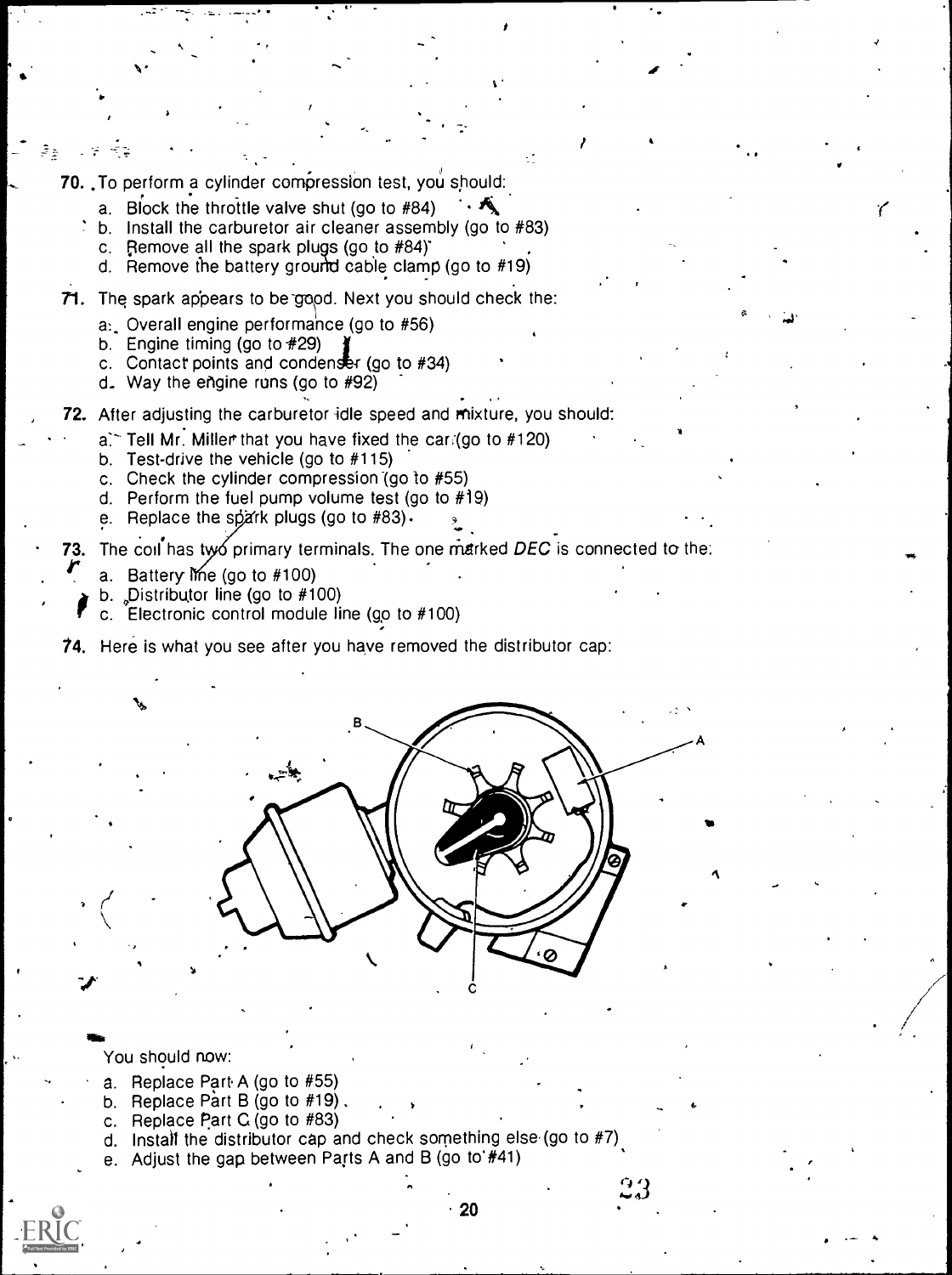- 75. To replace the fuel pump on this vehicle, you should first:
	- a. Disable the ignition (go to #55)
	- b. Raise the vehicle (go to #19)
	- c. Remove the 'carburetor air cleaner assembly (go to #83)
		- d. Remove the carburetor inlet filter (go to  $#55$ )
- 76. When servicing the carburetor air cleaner, you should:
	- a. Clean the filter element with compressed air (go to #42)
	- b. Inspect the crankcase ventilation filter (go to #42)
	- c. Wet the paper filter element again with joil (go to  $#55$ )
	- d. Torque the wing nut on the air cleaner assembly to specifications (go to #19)
	- e. Replace the carburetor air horn gasket (go to  $#42$ )
- 77. The specified resistance is 1.0-2.0 ohms. The measured coil resistance is 1 ohm. You should . next:

 $\sim$ 

- a. Replace the coil (go to  $#100$ )
- b. Check the coil secondary resistance (go to #5)
- c. Replace the secondary wiring (go to  $#19$ )
- d. Road-test the vehicle (go to  $#120$ )
- **78.** The spark plug firing voltages look like this:



 $24^{\circ}$ 

21

Based on this pattern, you should:

- a. Use a raster pattern to check the dwell period (go to  $#99$ )
- b. Check the distributor cap and rotor voltage leakage (go to #35)
- c. Let a raster pattern to check the coil oscillations (go to  $#12$ )
- d. Road-test the vehicle (go to #81)
- e. Tell Mr. Miller that you have fixed the car (go to #68)
- f. Replace all the secondary wiring (go to #55)
- 79. When adjusting the float mechanism, you should first set the:
	- a. Float drop (go to #25)
	- b. Float level (go to #25)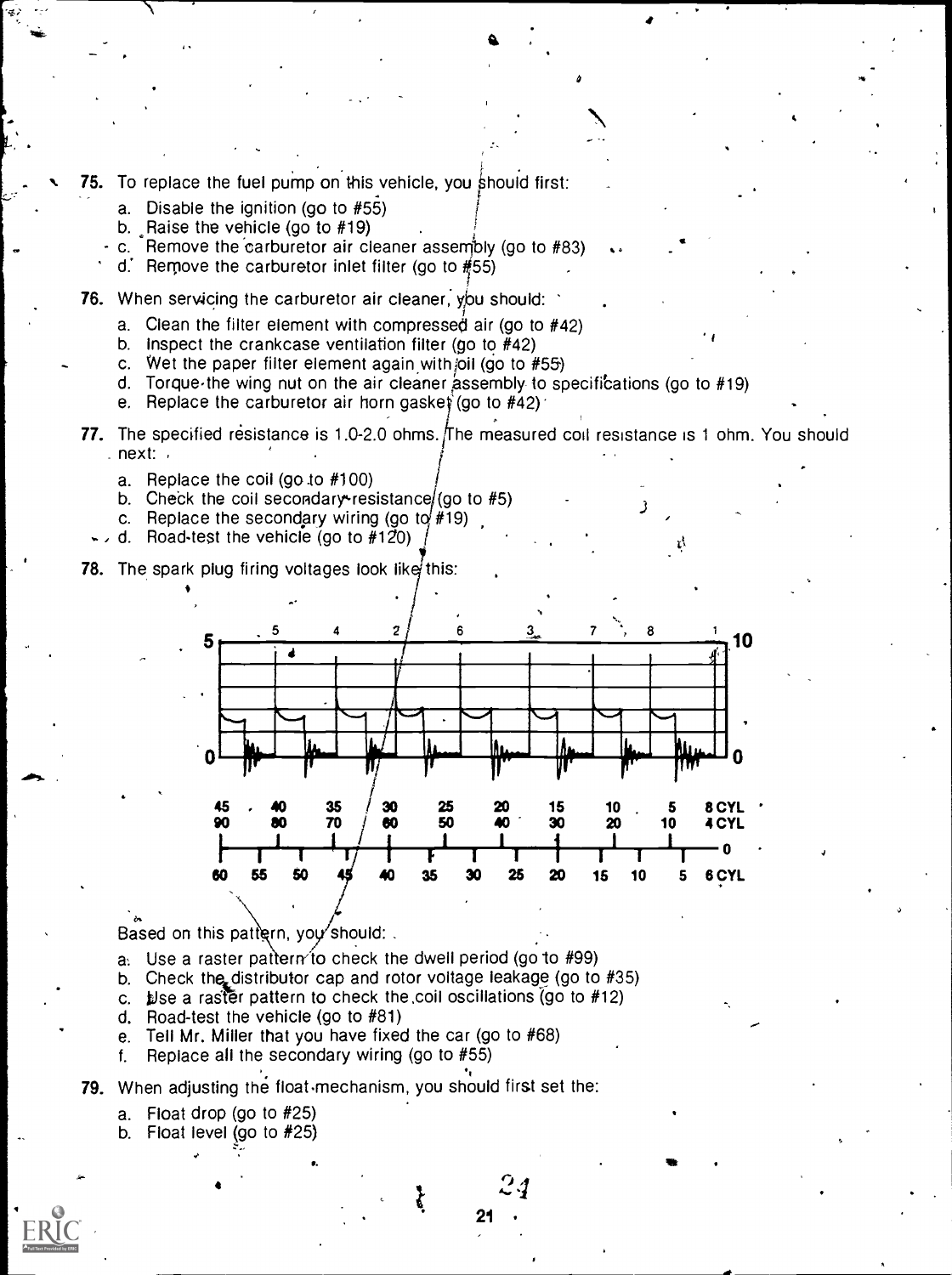

 $22$ 

 $25\text{ }$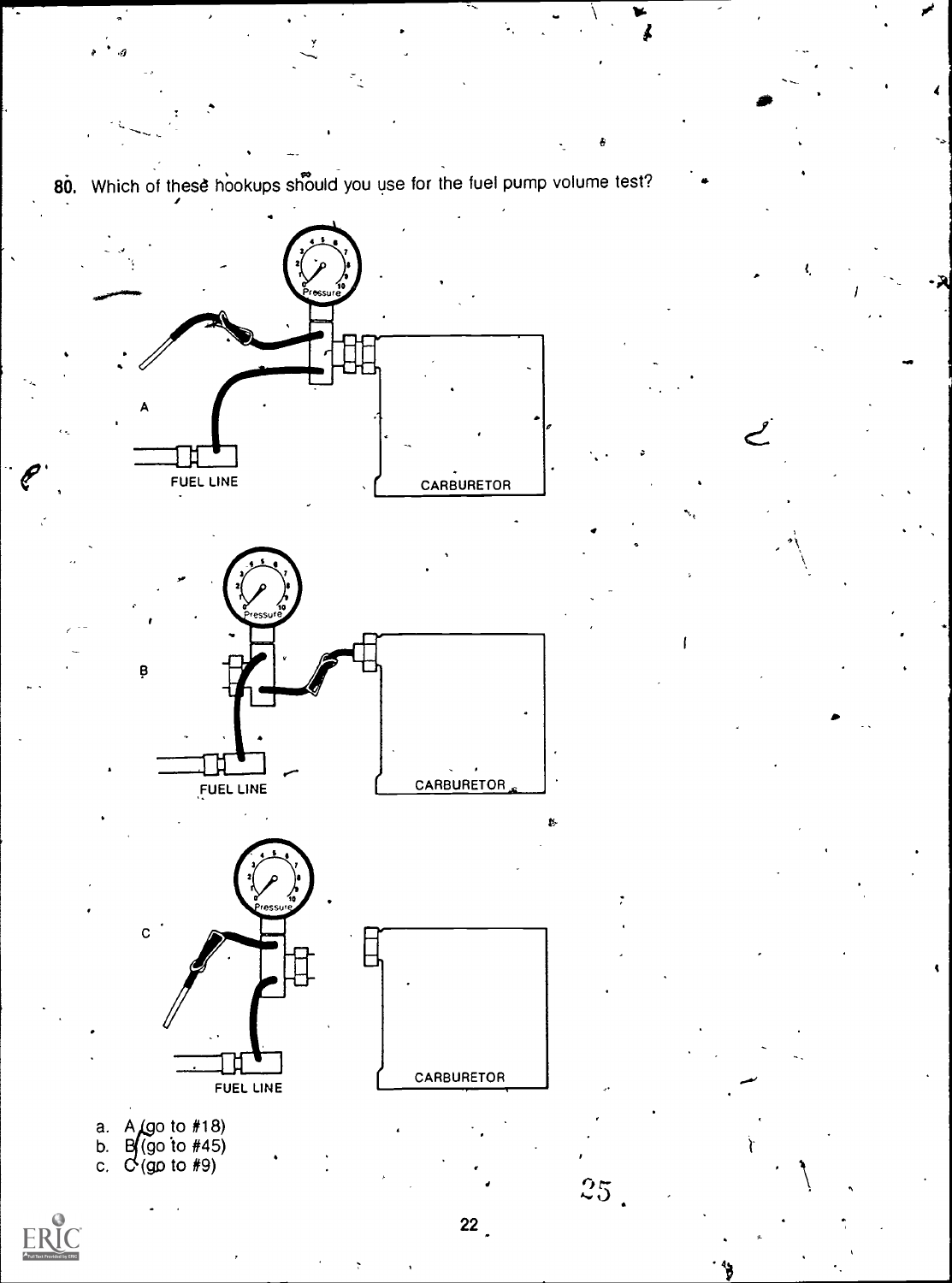- The vehicle runs smoothly on the road, accelerates well, and idles properly. You should next.
	- a. Tell Mr. Miller that you have fixed the car (go to  $#41$ )
	- b. Perform a fuel pump pressure test (go to  $\#$ 19)
	- c. 'Check the manifold heat control valve (go to #83)
	- $\sim$  Replace the carburetor air cleaner (go to #55)
- 82. The carburetor inlet filter for this particular engine is enclosed in a nonserviceable cartridge. You should now:
	- a. Clean the filter by soaking the cartridge in carburetor cleaning solvent (go to #66)
	- b. Replace jhe filter cartridge (go to #47)
	- c Clean the filter by shooting some compressed air through the cartridge (go to  $#19$ )
	- d Leave-the fuel filter alone (go to #55)
- 83. What condition might be responsible for most or all of the symptoms described in Question 1?
	- a. The carburetor inlet fuel filter is in backwards (go to  $#41$ )
	- b The carburetor choke is frozen open (go to #41)
	- c The distributor vacuum advance is faulty (go to #41)
	- d. The carburetor is loosely connected to the manifold (go to  $#41$ ).
- 84. Before cranking the engine for the first cylinder, you should ground the
	- a. Coil  $(+)$  primary lead (go to #3)
	- b. Coil high-tension lead (go to  $#3$ )

85. You find the throttle valve nearly shut and the choke valve open. You should now.

- a. Remove and clean the choke assembly (go to  $#28$ )
- b. Check the contact point dwell (go to #120)
- $\cdot c$  Overhaul the carburetor (go to #108)
- $d$ . Check the choke piston assembly to be sure it is set properly (go to  $#51$ )
- e. Check the carburetor float setting (go to  $#2$ )
- 86. The engine will not start. What procedures should you follow to adjust the idle speed and mixture?
	- a. Adjust the idle mixture screws first (go to #55)
	- b. Adjust the idle speed screw first (go to #19)
	- c. Overhaul the carburetor and then adjust the idle speed and idle mixture (go to #83)

 $\bullet$   $\bullet$ 

- 87. What other method could be used to detect oil contamination in the combustion chamber?
	- a. Checking firing-voltages with an engine analyzer (go to #4)
	- b. Testing cylinder power balance (go to #4)
	- c. Testing cylinder compression (go to #4)
	- d. Checking contact point dwell (go to  $#41$ )
	- e. Checking secondary wire resistance (go to #19)
- 88. Before proceeding with the fuel pump volume test, you should:
	- a. Install the carburetor air cleaner assembly (go to #46)
	- b. *i* Disable the ignition (go to  $#118$ )
	- c. Check the amount of fuel in the fuel tank (go to #110)
	- d. Check the engine timing (go to #29)



23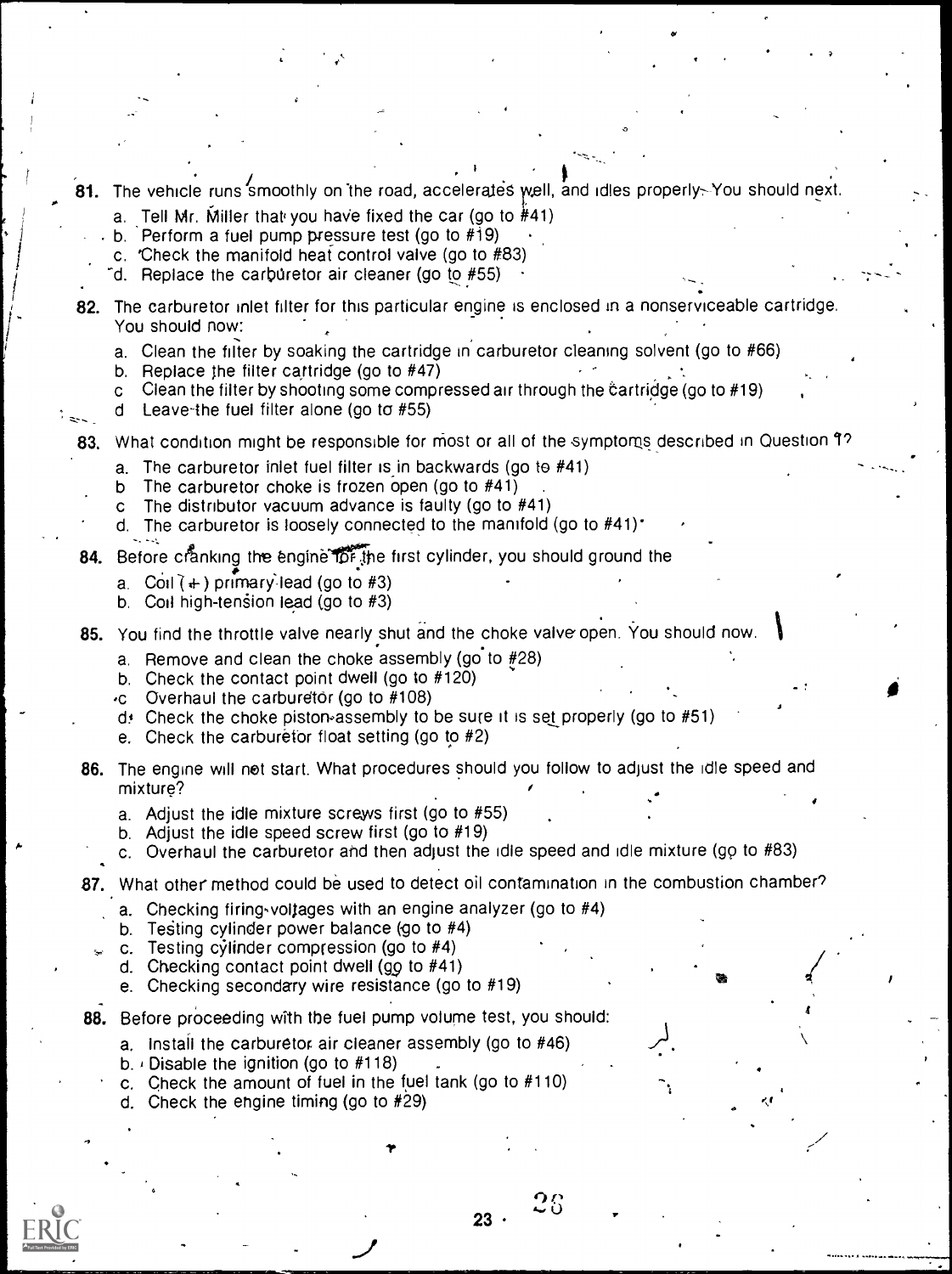89. Which of the following parts would normally be replaced when overhauling a carburetor?

 $\bullet$  . The set of  $\bullet$ 

r'

 $\mathbf{t}_\mathrm{t}$  , where  $\mathbf{t}_\mathrm{t}$ 

- a. The vacuum-break diaphragm (go io #79)
- b. The fast idle cam (go to  $#79$ )  $\cdot$
- c. The idle mixture screws (go to #79)
- d. The carburetor mounting nuts (go to  $#79$ )
- e. The carburetor inlet filter (go to  $\#79$ )

90. 'if Mr. Miller asked you to verify your results, what would you check?

- a. The cylinder power balance (go to #19)
- b. The cylinder leakage (go to #19)
- c. The ignition timing and contact point dwell (go to  $#19$ )
- d.  $The$  condition of the spark plugs (go to  $#19$ )
- e. The overall secondary firing patterns (go to #19)

**91.** This is the oscilloscope pattern from the engine;



Based 'on this pattern, you should:

- a. Check the contact point dwell (go to  $#55$ )
- b. Replace the distributor electronic control module (go to,  $#19$ )
- c. Check the engine timing (go to #52)
- d. Check the cylinder compression (go to  $#19$ )
- e. Check the fuel pump volume (go to #59)
- . f. Check the fuel filter (go to #119)
- 92. The engine starts and then stalls after a w. moments. This h appens several times. The engine runs when you hold the throttle down, but it stalls at idle. You should now<br>IP a. Overhaul the carburetor (go to #108)

24

- - b. Check the choke mechanism (go to  $#114$ )
	- c. Adjust the carburetor idle speed and mixture (go to #103)
- d. Check the condition of the contact points (go to  $#83$ )  $-$ ,
- 93. To check the fuel line for leaks, you should:

 $\mathbf{A} = \mathbf{A} \times \mathbf{A}$ 

- a. Visually inspect the fuel line (go to #30)
- $b<sub>l</sub>$  Perform a fuel pump vacuum test (go to #8)
- c. Hold a lighted match near, all parts of the fuel line (go to  $#41$ )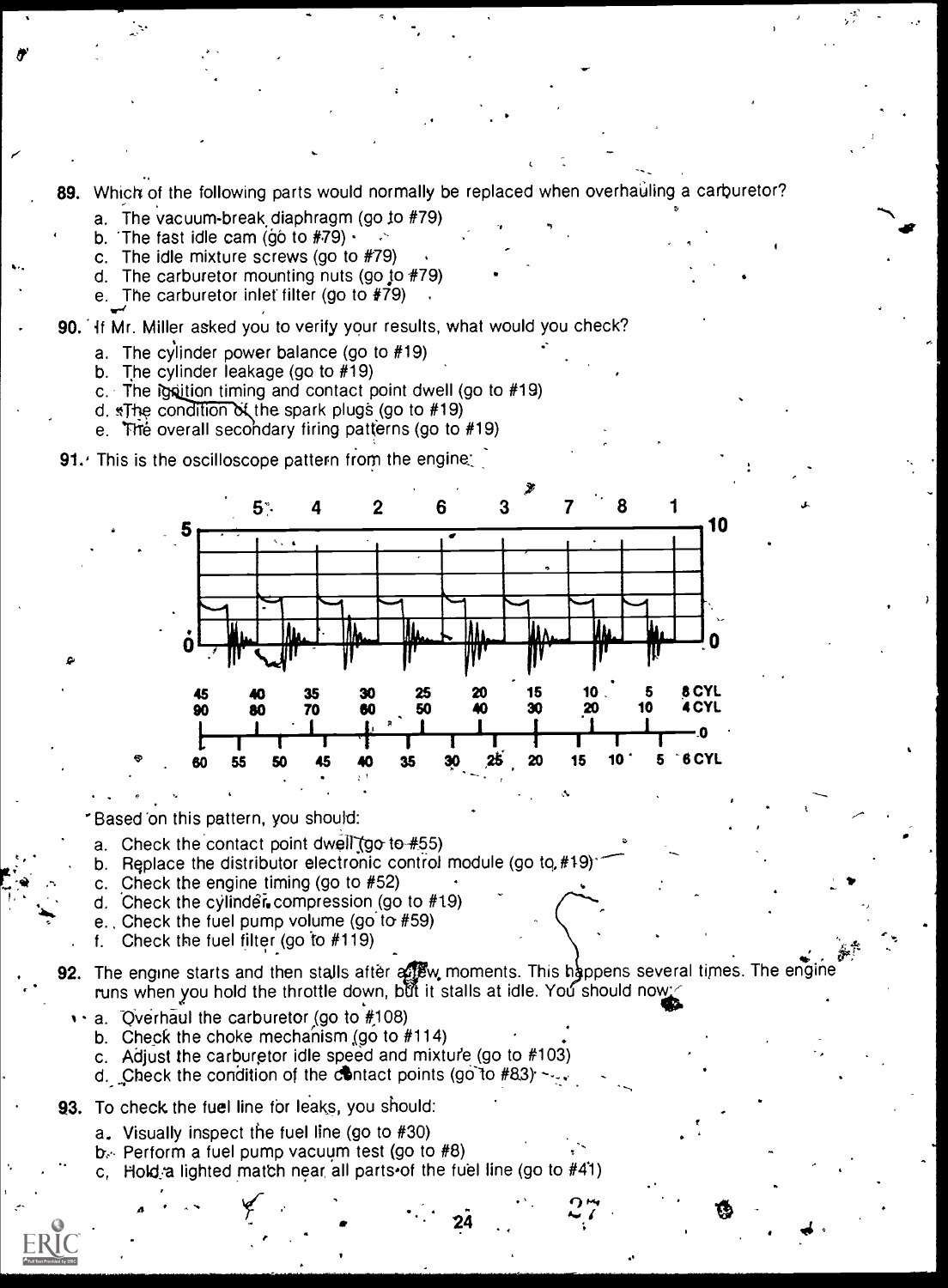- 94. The ignition timing is set according to manufacturer's specifications. You should now.
	- a. Road-test the vehicle (go to #81)

Á

- b. Tell Mr. Miller that you have fixed the car (go to #120)
- c. Hook up an engine analyzer (go to #107)
- d. Change the carburetor air clearer (go to  $#19$ )
- 95. Once you have made the necessary adjustments and reassembled the choke mechanism, you should:
	- a. Overhaul the carburetor (go to #108)
	- b. Adjust the idle speed and mixture (go to  $#37$ )
	- c. Check the contact point dwell (go to  $#120$ )
	- d. Check the carburetor float setting (go to #2)
	- e. Check for proper choke operation (go to  $#40$ )
- 96. The engine starts and then stalls after a few moments. This happens several times. The engine runs when you hold the throttle down, but it stalls at idle. Now you should:
	- a. Remove the carburetor air cleaner assembly and check the carburetor choke (go to #114)

N

- b. Adjust the idle speed considerably higher (go 'to #43)
- c. Check the contact point dwell (go to #120)
- d. Check the carburetor float setting (go to #2)
- e. Overhaul,the carburetor (go to #108)
- 97. You tell Mr. Miller your diagnosis and he asks you how you figured it out. You tell him that.
	- a. The dry and wet compression test results were too low (go to  $#90$ ).

 $\bullet$  In the  $\bullet$ 

2e $\mathcal{B}$  and  $\mathcal{B}$ 

- b. The compression was lower for the dry test than for the wet test (go to  $#90$ )
- c. The difference between the lowest and highest cylinders was 25 pounds (go to #90)
- d. Too many adjacent cylinders varied (go to  $#90$ )
- . e. It Was a lucky guess (go to #90)
- 98. After replacing the spark plugs, you should:
	- a. Perform a fuel pump volume test (go to #59)
	- b. Hook up an engine analyzer (go to #56)
	- c. Replace the ignition points and condenser (go to  $#41$ )
	- d. Perform a cylinder compression test (go to #70)
	- e.  $\sqrt{C}$  Crank the engine to hear how it runs (go to  $\#92$ )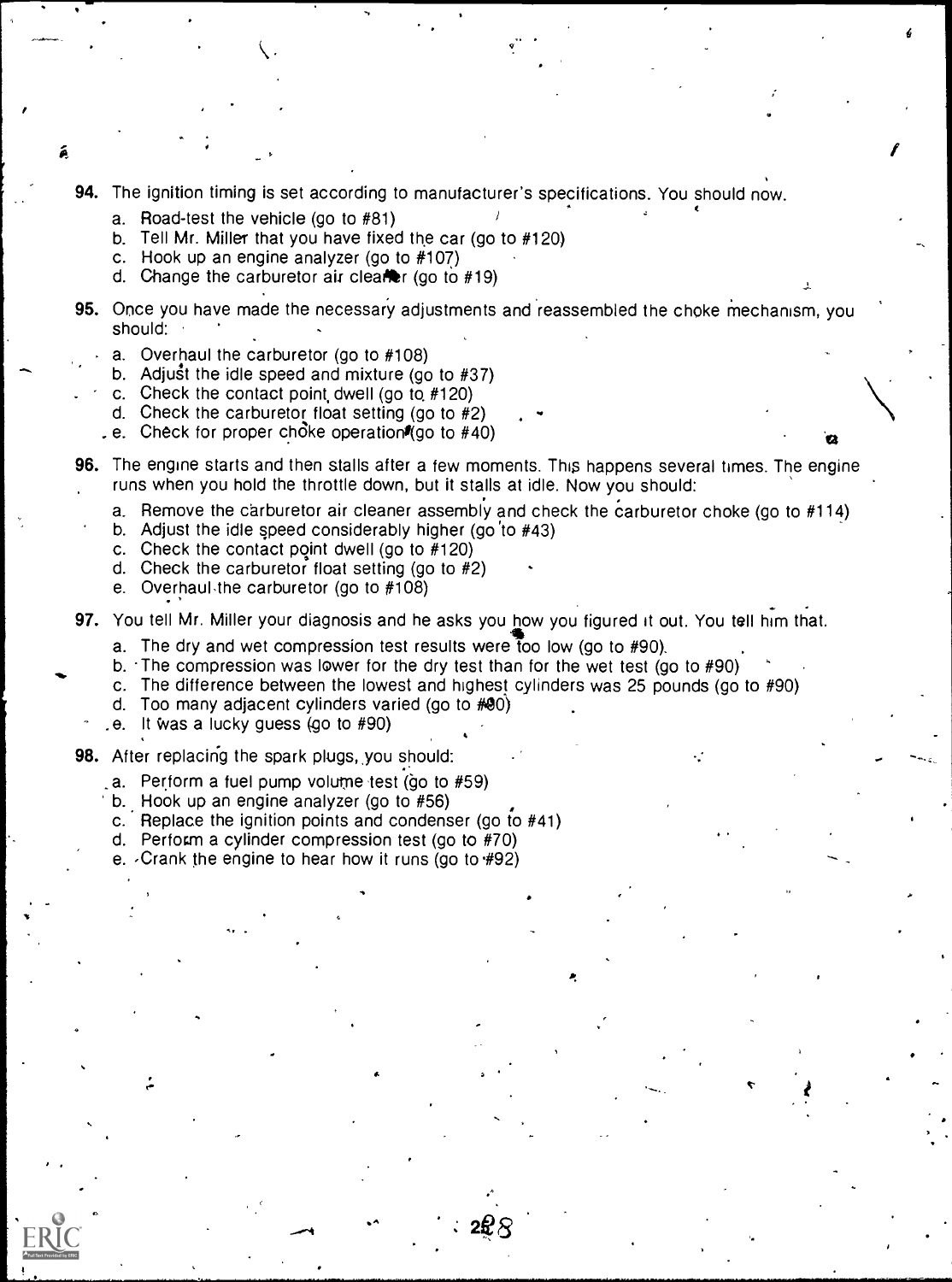

99. The secondary raster pattern looks like this:

 $\mathbf{r}$ 

The dwell period is:

- a. 31 degrees (go to #21)<br>b. 41 degrees (go to #21)<br>c. 62 degrees (go to #21)
- 
- 
- d. There is no dwell period (go to #21)



29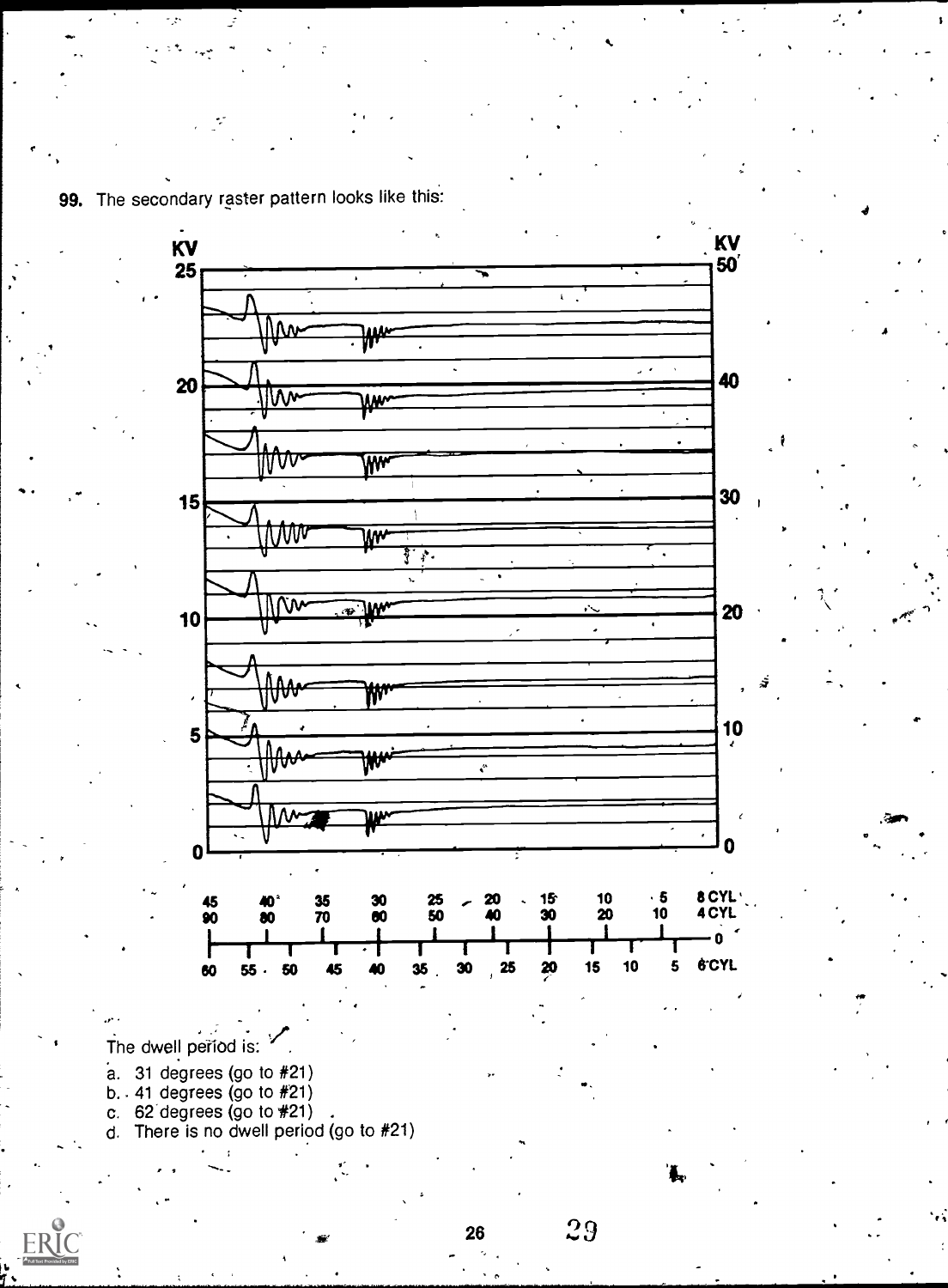100. After replacing the coil, you should:

 $\bullet$   $\bullet$ 

- a. Tell Mr Miller that you have fixed the car (go to  $#120$ )
- $\overline{b}$ . Road-test the vehicle (go to #120)
- c. Recheck the engine  $\overrightarrow{p}$  formance, using the engine analyzer (go to #120)
- 101. The float level adjustment is okay. Next you should:
	- $a$ . Check the idle mixture and speed (go to  $#37$ )
	- $b.$  Overhaul the carburetor (go to  $#108$ )
	- c. Tell Mr, Miller you have fixed the car (go to  $#120$ )
	- d. Replace the float mechanism (go to  $#19$ )

## 102. Here is the oscilloscope pattern you have obtained:



Based on this oscilloscope pattern, you should:

- a. Check the raster pattern (go to  $#117$ )
- b.  $\cdot$  Check the engine timing (go to #29)
- c. Crank the engine to hear how it runs (go to  $#92$ )

103. After the carburetor adjustments have been made, you should:

- a. Road-test the vehicle (go to  $#81$ )
- b., Tell Mr: Miller that you have fixed the car (go tb #68)
- c. Check the ignition timing (go to  $#94$ )
- d. Hook up an engine analyzer (go to #107)

104. The recommended method for drying the choke parts after cleaning them is to:

- a. Use disposable towels (go to #95)
- b. Use compressed air (go to  $#11$ )
- c. Allow them to air-dry (go to  $#11$ )

## 105.. The engine idles and accelerates smoothly, so you should:

- a. Test-drive the vehicle (got  $\frac{1}{2}$  #55)
- $\cdot$  b. Hook up an engine analyzer (go to #19)
	- c. Tell Mr. Miller that you have fixed the car (go to  $#83$ )

rb. 27  $\sim$  27  $\sim$  27  $\sim$  27  $\sim$  $30$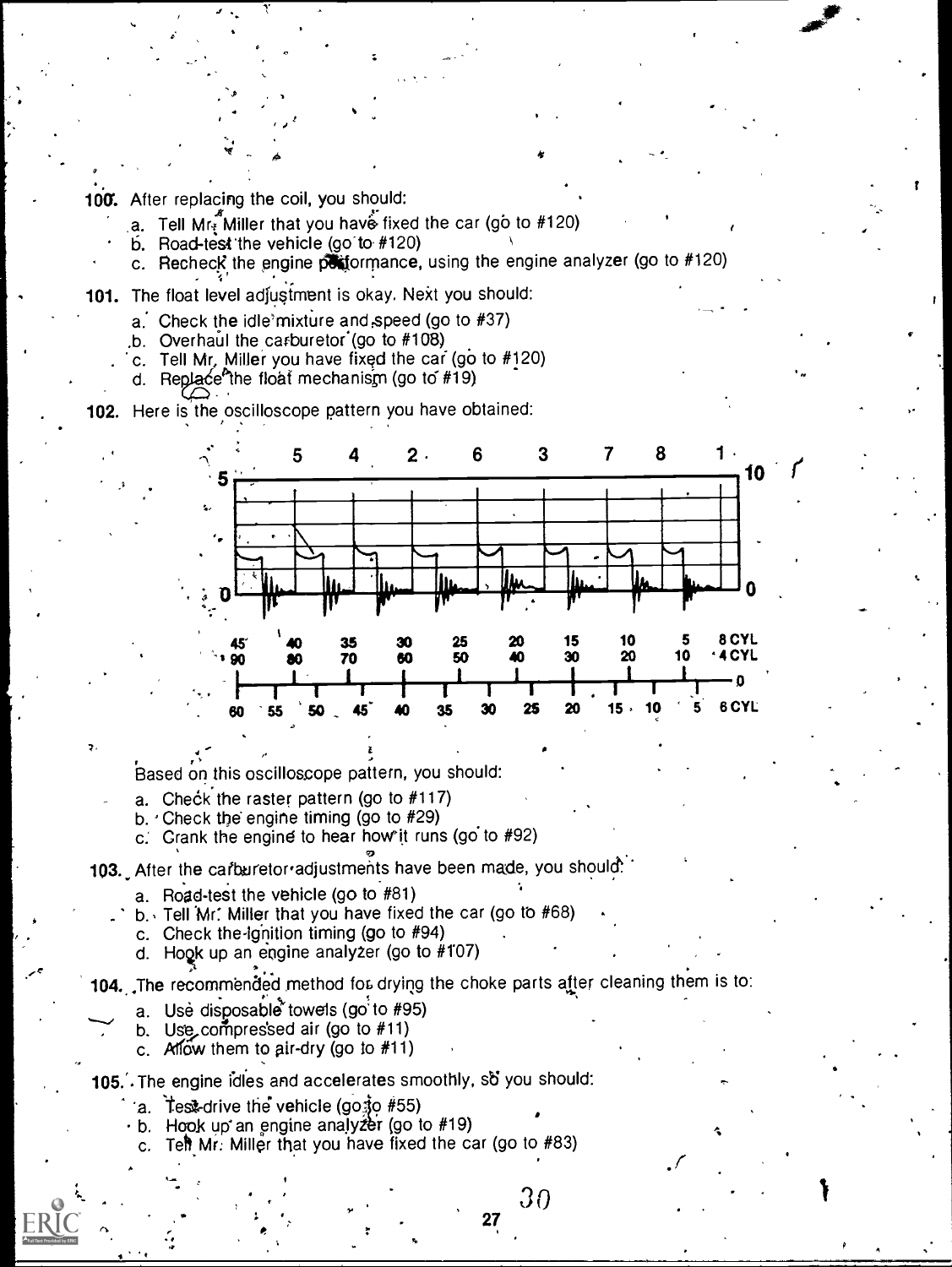- 106. The only fuel filter in this vehicle is located in the carburetor inlet. To remove it, you would
	- use:<br>a. . A box-end wrench (go to #82)
	- b. An allen wrench (go to  $#55$ )
	- c. A flare-riut wrench (go to  $#82$ )
- 107. After attaching the leads to the engine analyzer, you-should:
	- a. Use a display pattern to check the secondary firing voltages (go to  $#78$ )
	- b. Use a raster pattern to check the dwell period (go to  $#99$ )
	- c. Use a raster pattern to check coil oscillations (go to  $#12$ )
	- "d. Check the distributor cap and rotor air gap (go to #35)

108. Before removing the carburetor from the engine for overhaul, you must first:

- a. Remove the air horn assembly (go to  $#55$ )
- b. Drain the float bowl (go to #19)
- c. Disconnect the accelerator and choke linkage (go to  $#58$ )
- d. Stuff shop rags into the carburetor throttle body (go to #58)
- e. Disconnect the fuel hoses and lines (go to  $#58$ )
- 109. To check the float level, you should:
	- a. Remove the air horn assembly (go to  $#23$ )
	- b. Remove the throttle body assembly (go to  $#23$ )
	- c. Remove the main body and air horn assembly (go to #23)
	- d. 'Remove the entire, carburetor (go to #55)
- 110. The fuel pump volume test resulted in one pint and four ounces of fuel pumped in 20 seconds. You would now:
	- a. Perform a fuel pump pressure test (go to #24)
	- b. Check for leaks in the fuel line (go to #93)
	- c. Replace the fuel pump (go to  $\frac{4}{3}$ 75)
	- d. Replace the fuel filter (go to #106)
	- e. Adjust the carburetor idle speed and mixture to specifications (go to  $#14$ )
- 111. The engine starts and then stalls after a few moments. This happens several times. The engine runs when you hold the throttle down, but it stalls at idle. You should now.
	- a. Replace the spark plugs (go to #31)
	- b. Check the contact-point condition (go to  $#34$ )
	- c. Overhaul the carburetor (go to  $#108$ )
	- d. Adjust the carburetor idle speed and mixture (go to #103)
	- e. Remove the carburetor air cleaner assembly and check the choke (go to.#114).

28

31

- 112. After replacing the fuel inlet filter cartridge, you should next:
	- a. Tell, Mr. Miller that you have fixed the car (go to  $#83$ )
	- b. Crank the engine to hear how it runs (go to #105)
	- c. Replace the spark plugs (go to  $#19$ )

4

'Overhaul the carburetor (go to  $#55$ )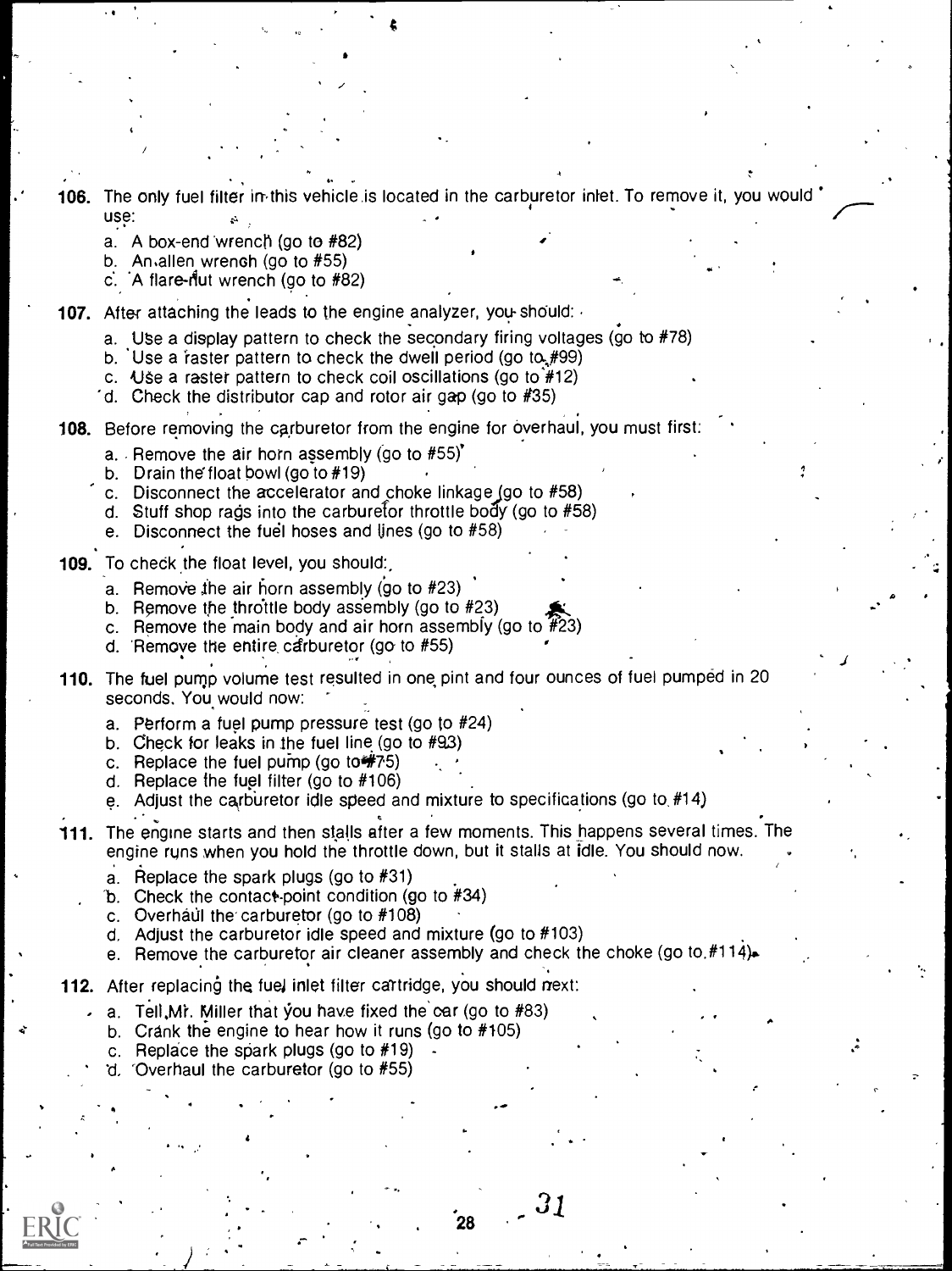- 113. Once you have determined that the engine is okay, what should you check next?
	- $\mathcal{F}_2$ . The spark intensity at the coil (go to #83)
	- $\lambda$  b. The spark plugs (go to #105).
		- c. The overall engine performance (go to #19)
		- d. The ignition:points and condenser (go to #55)
- 114. To inspect the choke, you should check to be sure that the:
	- a. Throttle valve is fully open (go to #85)
	- b.  $\overline{Choke}$  valve is shut (go to #85)
	- $\overline{C}$ . Choke yalve is open (go to #85)
	- d. Choke butterfly moves freely (go to  $\#116$ )
	- e. Choke piston assembly is properly set (go to #51)
- .115. The car stumbles when you try to accelerate, but it idles well. You should next check the
	- bia. Fuel pump volume (go to #59)
	- b. Ignition performance (go to #91)
	- c. 'Fuel filter (go to #119)

 $\mathcal{L}$ 

- . d. Engine timing (go to #52)
- e. Cylinder compression (go to  $\sqrt[p]{2}$ )
- 116. The choke butterfly moves freely. You should next:
	- a. Overhaul the carburetor (go to #108)
	- b. Check the contact point dwell (go to #120)
	- c. Check the carburetor float setting (go to #2)
	- d. Check the choke piston assembly to be sure it is set properly (go to #51)

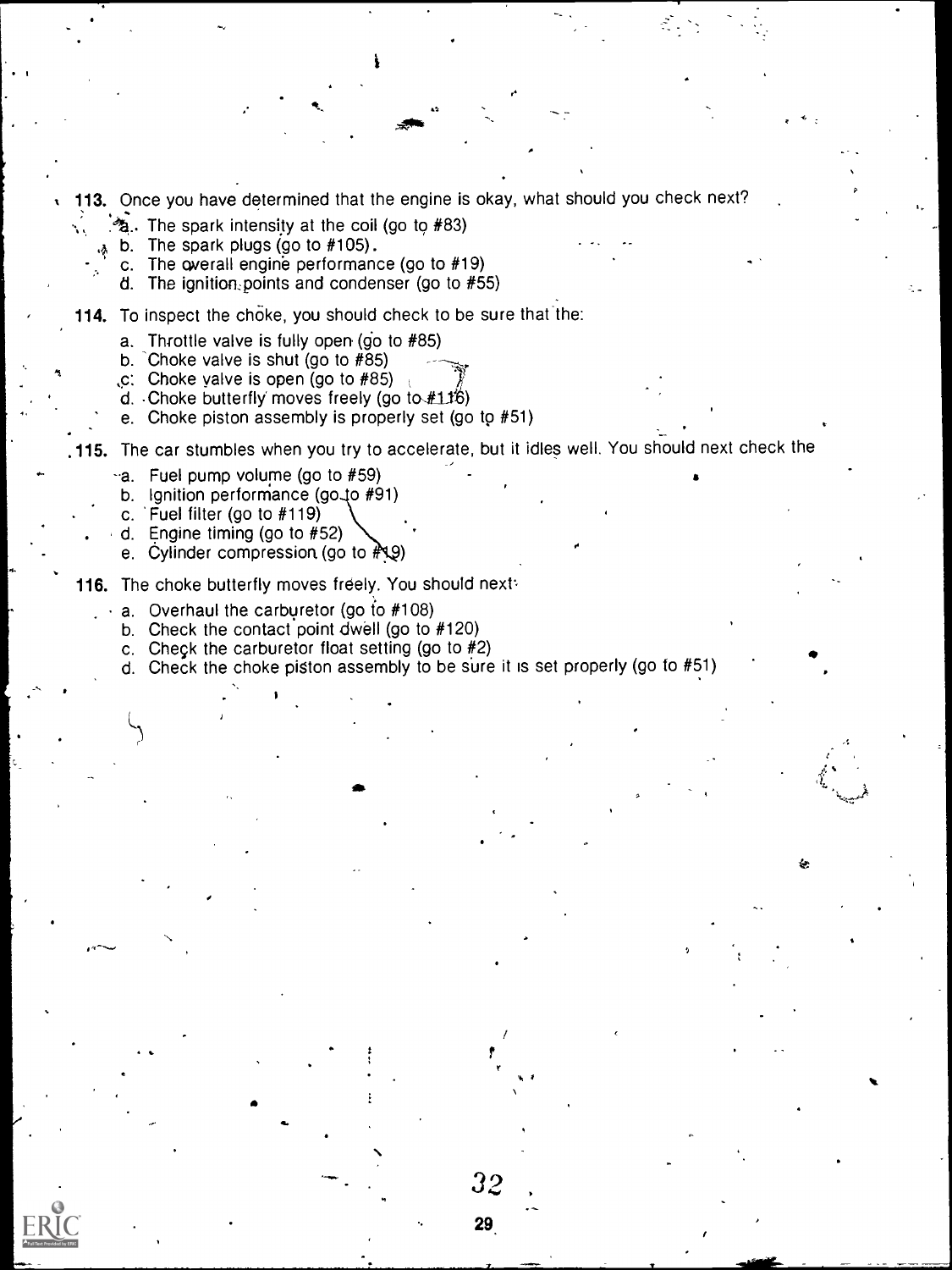117. This is the oscilloscope pattern you obtain:

 $\mathbb{C}$ 

محمد



Based on this pattern, you should:

- a. Replace the spark plugs (go to #55)
- b. Crank the engine to hear how it runs (go to  $#92$ ).
- c. Check the engine timing (go to #29)

118. Before proceeding with the fuel pump volume test, you should also check the.

- a. Carburetor inlet filter (go to #82)
- b. Engine timing (go to  $\frac{1}{2}$ 29)
- c. Amount of fuel in the,fuel tank (go to #110)

 $\prime$ 

30

 $3 \times 10^{12}$ 

 $\mu_{\rm{L}}$